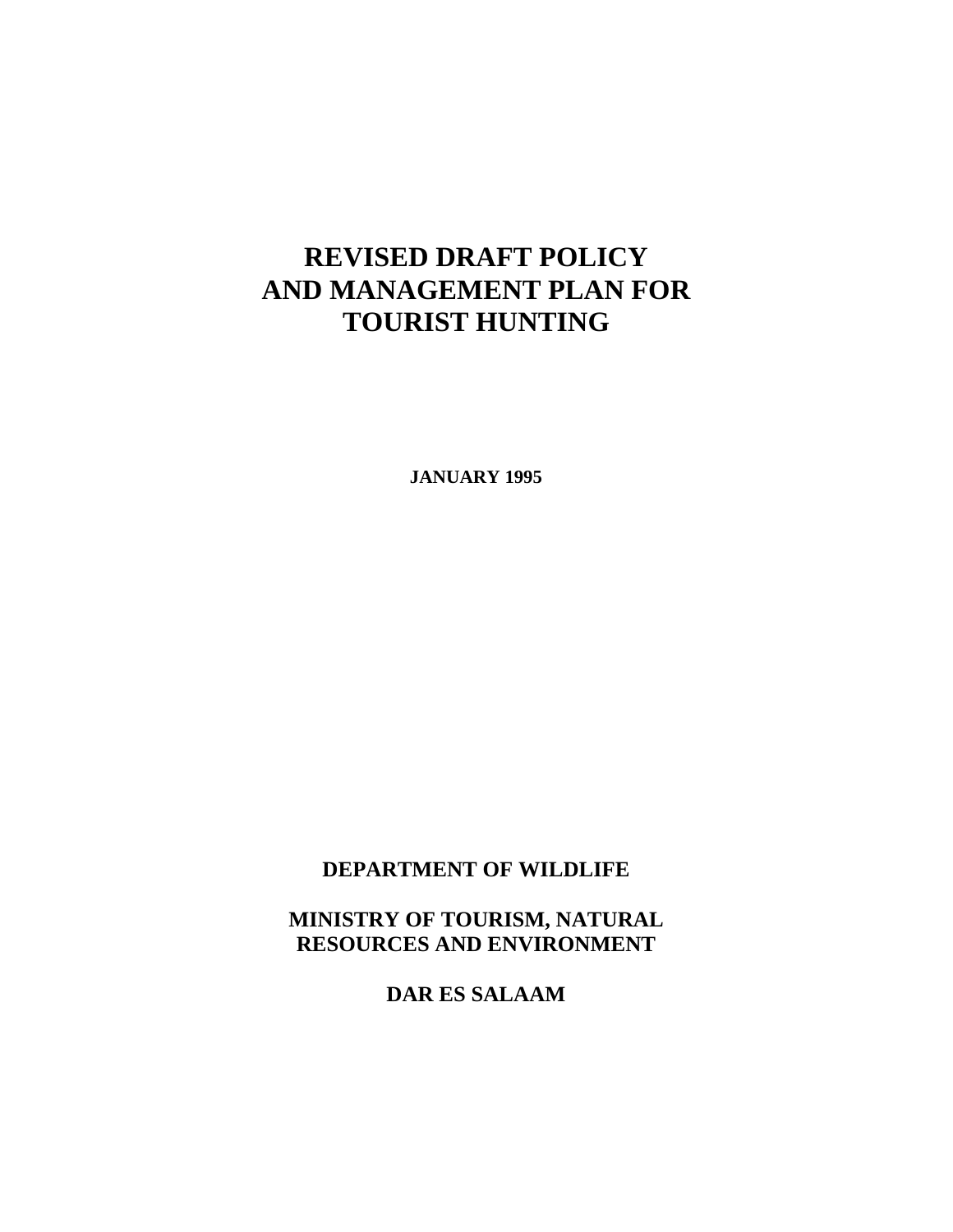# **Contents**

|                                                            | DRAFT POLICY FOR THE MANAGEMENT OF TOURIST HUNTING  4                         |  |
|------------------------------------------------------------|-------------------------------------------------------------------------------|--|
|                                                            | DRAFT PLAN FOR THE MANAGEMENT OF TOURIST HUNTING  6                           |  |
| 1.                                                         |                                                                               |  |
| 2.<br>2.1<br>2.2<br>2.3<br>2.4<br>2.5<br>2.6<br>2.7<br>2.8 | Authorised associations and management by rural communities  11               |  |
| 3.                                                         | MANAGEMENT IN PROTECTED AND OPEN AREAS  12                                    |  |
| $\overline{4}$ .<br>4.1<br>4.2<br>4.3<br>4.4               | Arrangement of public tender for allocation of hunting blocks 13              |  |
| 5.<br>5.1<br>5.2                                           |                                                                               |  |
| 6.                                                         |                                                                               |  |
| 7.<br>7.1<br>7.2<br>7.3<br>7.4<br>7.5                      | Interim arrangements for the administration of hunting blocks in settled Game |  |
| 8.<br>8.1<br>8.2<br>8.3<br>8.4<br>8.5                      |                                                                               |  |
| 9.<br>9.1<br>9.2<br>9.3                                    | Fees and revenues available for distribution to different stakeholders 22     |  |
|                                                            |                                                                               |  |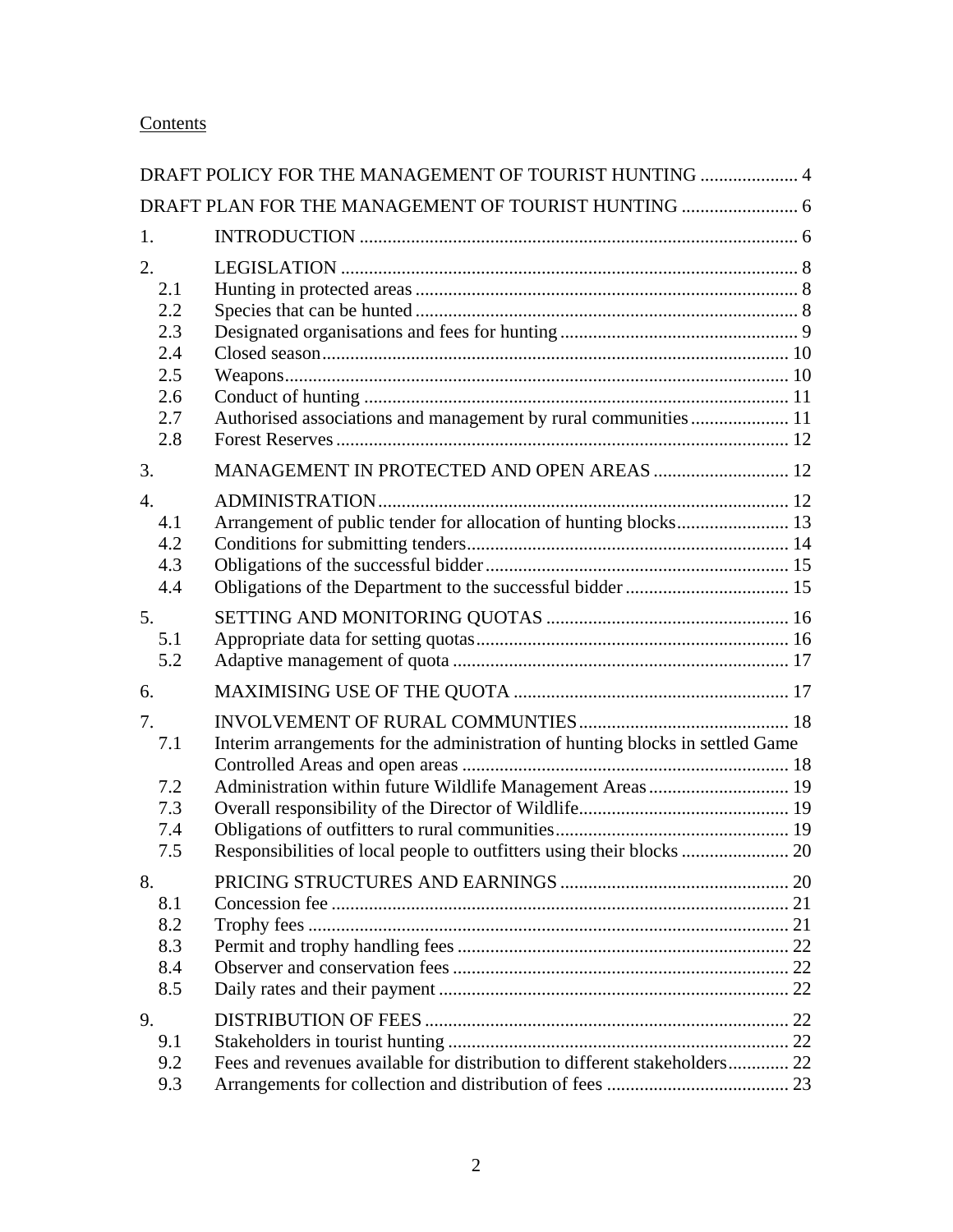| 10.  |  |  |  |  |
|------|--|--|--|--|
| 10.1 |  |  |  |  |
| 10.2 |  |  |  |  |
| 10.3 |  |  |  |  |
| 10.4 |  |  |  |  |
| 10.5 |  |  |  |  |
| 11.  |  |  |  |  |
| 12.  |  |  |  |  |
| 13.  |  |  |  |  |
|      |  |  |  |  |
|      |  |  |  |  |
|      |  |  |  |  |
|      |  |  |  |  |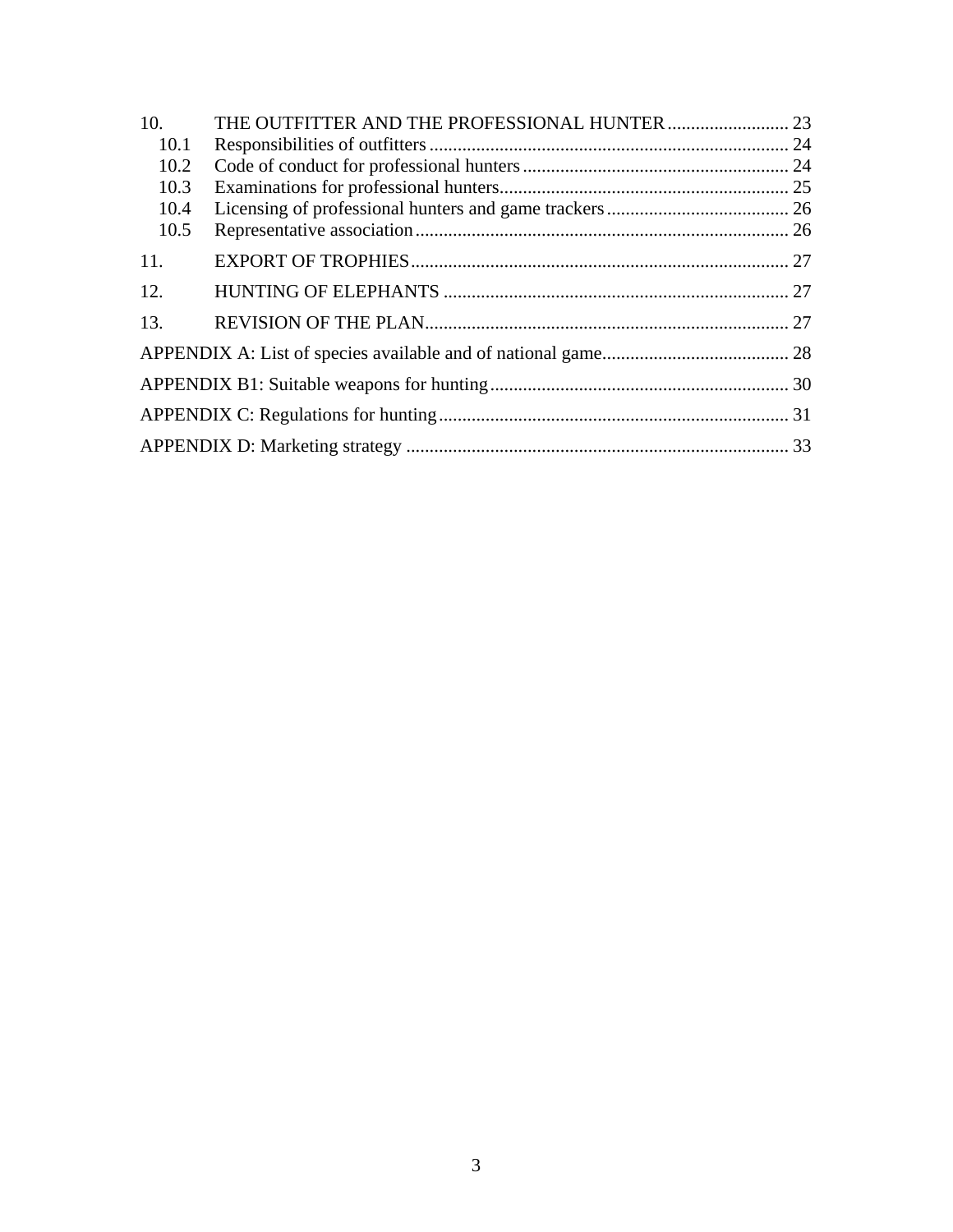#### <span id="page-3-0"></span>**DRAFT POLICY FOR THE MANAGEMENT OF TOURIST HUNTING**

Tanzania has a reputation for excellent trophy hunting, and for record trophies. Trophy hunting allows the offtake of mature males from wildlife populations managed through setting of quotas that are kept low to maintain high trophy quality. Trophy hunting by tourists has been recognised as a sustainable and economically viable form of land-use. Thus tourist hunting is an activity that is consistent with Tanzania's policy on Wildlife Conservation and utilisation, which aims to promote sustainable use of wildlife and maximise economic return from low-volume but highly priced markets. Accordingly, Tanzania aims to enhance its tourist hunting industry as a form of wildlife utilisation that can make significant contributions to: the future conservation and management of protected areas; the economies or rural communities living outside protected areas; and the national economy.

Tanzania has succeeded in building up a thriving tourist hunting industry following a short period of closure of hunting from 1973-1978. Tourist hunting in Tanzania has been widely practiced across many remote areas totalling 180,000 sq km, where there has been little potential of other economically viable forms of wildlife utilisation. The areas upon which tourist hunting has taken place encompass land of Game Reserve, Forest Reserve and Game Controlled Areas status, and parts of certain open areas. Tanzania already earns a substantial amount of foreign exchange, around US\$ 14 million in the 1992/1993 season, from tourist hunting. However several problems need to be addressed if the industry is to achieve long-term success. Among the problems are the following: the industry has not been developed to its full economic potential, and requires improved management and regulation; the industry has not always been conducted according to high standards and codes of conduct; the rural communities on whose land the industry is practiced do not receive an equitable share of revenue from tourist hunting; and little revenue from tourist hunting has been re-invested in the management of protected areas. Accordingly the management plan seeks to widen opportunities for rural people and outfitters to participate in the tourist hunting industry and ensure a more equitable distribution of revenue from the industry through a suite of measures including the following:

- a) The allocation of hunting blocks through a tender system that allows equitable distribution of blocks, without compromising the existing high standards of many outfitters or prejudicing the long-term economic returns from tourist hunting to Tanzania (open allocation);
- b) The adoption of a fee structure that combines a right to use concession fee paid by the outfitter in return for a long-term lease of that block, and a trophy fee per animal shot (improved fee structure);
- c) The setting of sustainable hunting quota that promote trophy quality on a scientific basis (sustainable quotas);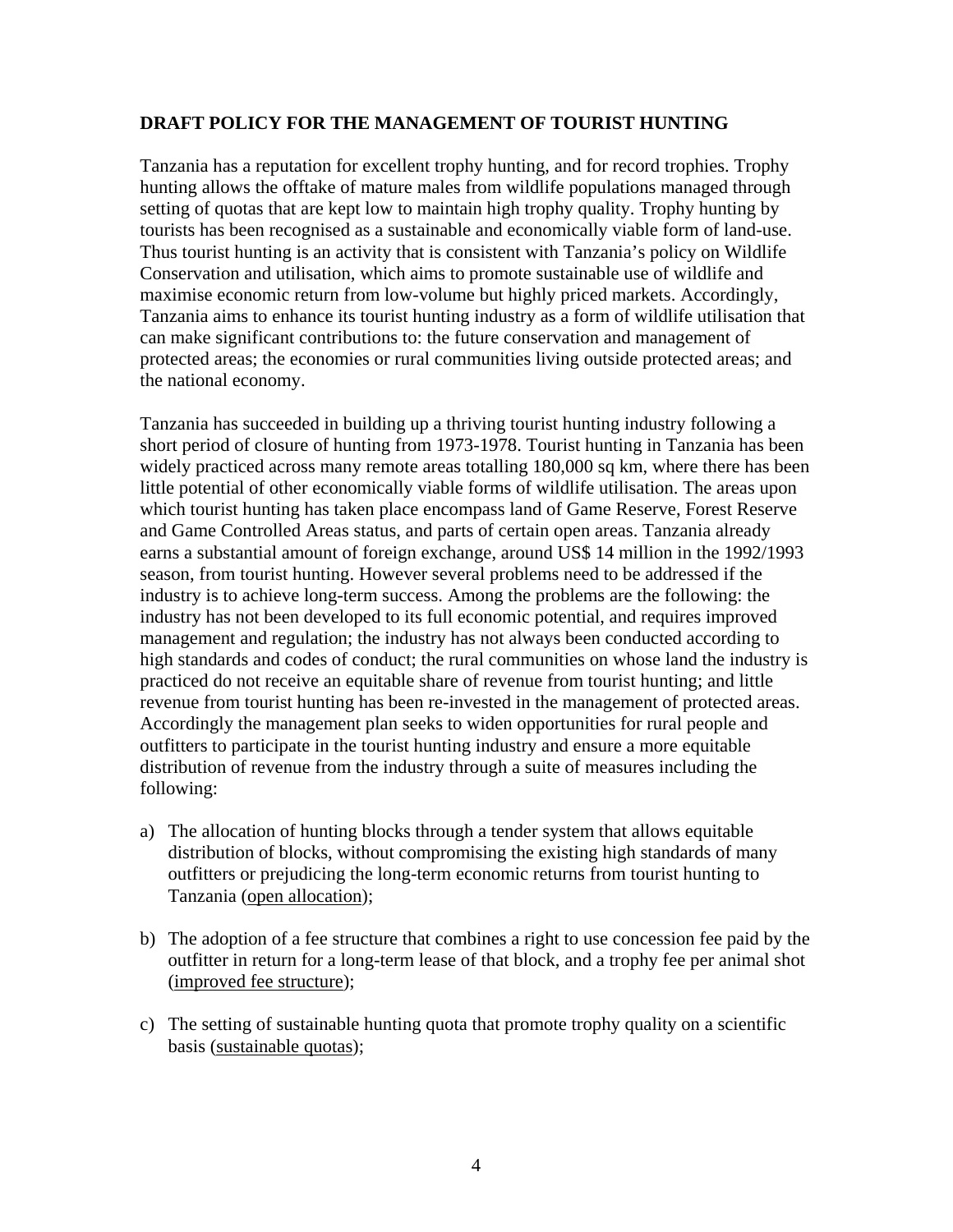- d) The adoption of codes of conduct by outfitters and the overseeing of examinations for professional hunters that ensure their competence in the practice of hunting and in providing the necessary services to their hunting clients (codes of conduct and professional examinations);
- e) The sharing of revenues and benefits with rural communities from hunting carried out on their land (community benefit); and
- f) The reinvestment of part of the funds derived from tourist hunting in the management of game reserves (Game Reserve retention).

A detailed management plan for tourist hunting will be drawn up by the Director of Wildlife. Tourist hunting will be allowed in Game Reserves, productive Forest Reserves, present Game Controlled Areas, in open areas and on private land. However, tourist hunting will not be entrenched in any of these areas. Instead a flexible approach will be adopted which is based primarily on economic returns from alternative forms of wildlife utilisation, and on other forms of landuse in the area. Tourist hunting will also be allowed in future Wildlife Management Areas, depending on the aims of the respective Authorised Association in adopting alternative forms of wildlife utilisation.

The management plan will be submitted for revue and approval by the Minister every five years.

Species that will be declared as Protected may not be hunted anywhere in Tanzania, and the Minister may impose a hunting restriction on any land or any wildlife species in the interests of conservation. Tanzania will abide by the terms of Convention of International Trade in Endangered Species of wild fauna and flora for the export of all products deriving from tourist hunting.

The Minister will maintain and strengthen the necessary legislative and institutional frameworks required to implement the policy and management plan for tourist hunting.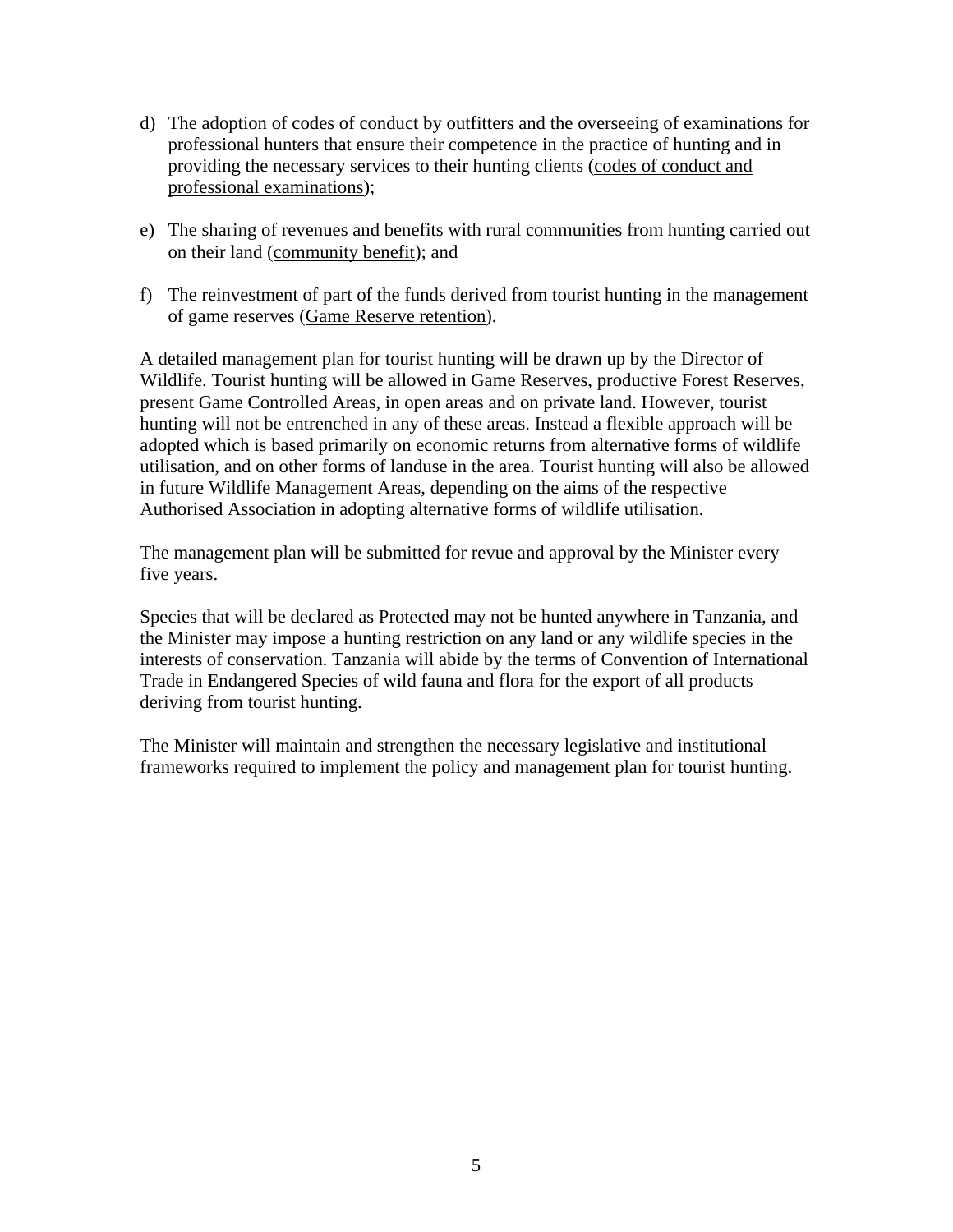### <span id="page-5-0"></span>**DRAFT PLAN FOR THE MANAGEMENT OF TOURIST HUNTING**

#### **1. INTRODUCTION**

Tanzania's policy towards trophy hunting by tourists recognises that it is a sustainable and economically viable form of wildlife utilisation that is consistent with the national policy of promoting wise-use of wildlife and of maximising economic returns from lowvolume but highly priced markets. Accordingly, Tanzania aims to enhance its tourist hunting industry as a form of wildlife utilisation that can make significant contributions to: the future conservation and management of protected areas; the economies or rural communities living outside protected areas; and the national economy.

Tanzania recognises that it has a sound basis upon which to build its tourist hunting industry. It emerged in something akin to its present structure in the 1960s. At this time, hunting blocks confined to areas within Game Reserves, Game Controlled Areas and open areas were allocated to private companies for varying lengths of time. The structure continued until tourist hunting was banned from 1973 to 1978. When tourist hunting was reopened it came under the management of the parastatal authority, the Tanzania Wildlife Corporation (hereinafter TAWICO), and private companies were initially discouraged. However soon it became clear that TAWICO was not in a position to exploit all the hunting available. A limited amount of hunting was then sub-let by TAWICO to private companies. In 1984 this arrangement was relaxed even further when up to nine private companies were allocated hunting blocks for periods of up to four years. When the Department of Wildlife (hereinafter the Department) took over management and regulation of the tourist hunting industry in 1988, the situation was relaxed even further and the number of private outfitters has continued to increase to over thirty in number. Furthermore during the period from 1988 to the 1992/93 season, the potential value of the industry has increased from US\$ 4.5 million to US\$ 14 million.

Despite these successes, the tourist hunting industry and the land upon which it is carried out can benefit from further improved management and regulation, both on the part of the Government and on the outfitters in the private sector. The industry still remains underdeveloped in relation to its potential. Furthermore, the distribution of the benefits from the industry generally remains inequitable. On the one hand, the earnings of the industry are of little direct benefit to rural communities living within, or bordering onto hunting blocks. On the other hand, earnings from the tourist hunting industry do not contribute significantly to the upkeep of the game reserves that remain the core areas for tourist hunting. In the past, the system for allocating hunting blocks was not transparent and has resulted in an inequitable distribution of opportunities for outfitters to participate in the industry. Additional problems surround the decline of standards under which the tourist hunting industry is conducted, and for which in the past, the East African professional hunter was renowned. All these issues become increasingly important at a time when activities justified in the name of benefiting conservation are coming both under increasing scrutiny by the animal welfare community and under increasing regulation through international treaties, such as the Convention on International Trade in Endangered Species of Fauna and Flora (hereinafter CITES). Furthermore, these issues, if not addressed will also affect the sustainability of the industry in the long term.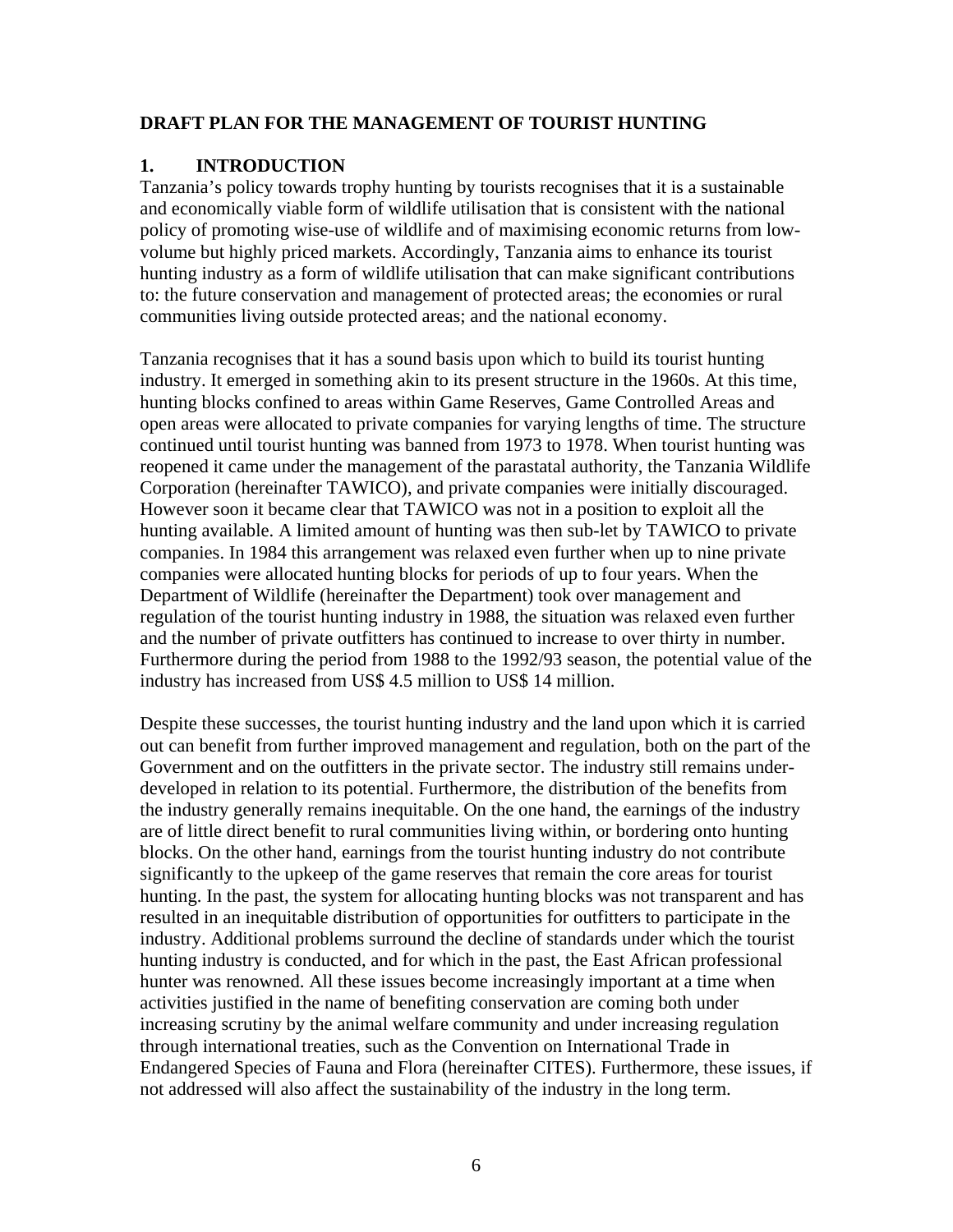Tanzania recognises the advantages it has over its competitors in Africa and its reputation as one of the premier safari destinations on the continent. Tanzania can offer a balanced package of species, including those like gerenuk, lesser kudu and oryx not readily available elsewhere, and an unequalled variety and quality of safari destinations. However, Tanzania recognises that its future as a tourist hunting destination depends on succeeding in a highly competitive market. For example, Tanzania can now offer only a few elephants of trophy size. Hence, Tanzania has lost revenue to competitors with elephant populations less affected by heavy losses from illegal exploitation. Accordingly, Government recognises its responsibility to maintain Tanzania's reputation for high-class trophies and for the quality of its hunting areas. Furthermore, Government recognises that it must encourage all departments involved directly or indirectly with promoting tourist hunting to play their part in developing or maintaining the standards necessary for this industry. Tanzania must aim to provide impeccable service at all stages of the tourist hunter's visit, from a welcome at the airport, to camps of a high standard and wellmaintained vehicles, to departure and efficient shipping of trophies. Accordingly, the management plan aims to encourage:

- a) The development of a tourist hunting industry as a legal form of wildlife utilisation that makes a significant contribution to conservation objectives and to Tanzania's economy;
- b) The allocation of hunting blocks through an open tender system that does not compromise the existing high standards of the outfitters or prejudice the long-term economic returns from tourist hunting to Tanzania;
- c) The adoption of a simpler fee structure that combines a right-to-use concession fee paid by the outfitter in return for a long-term lease of that block, and a trophy fee per animal shot;
- d) The setting of sustainable hunting quotas that promote trophy quality on a scientific basis;
- e) The adoption of codes of conduct by outfitters and of examinations for professional hunters;
- f) The sharing of direct benefits and revenues with rural communities from hunting carried out on their land;
- g) The re-investment of funds derived from tourist hunting for the better management of game reserves that serve as core areas for the industry; and,
- h) The updating, and where necessary the amendment of wildlife legislation relating to the actual conduct of tourist hunting, and to tourist hunting in the context of community-based conservation.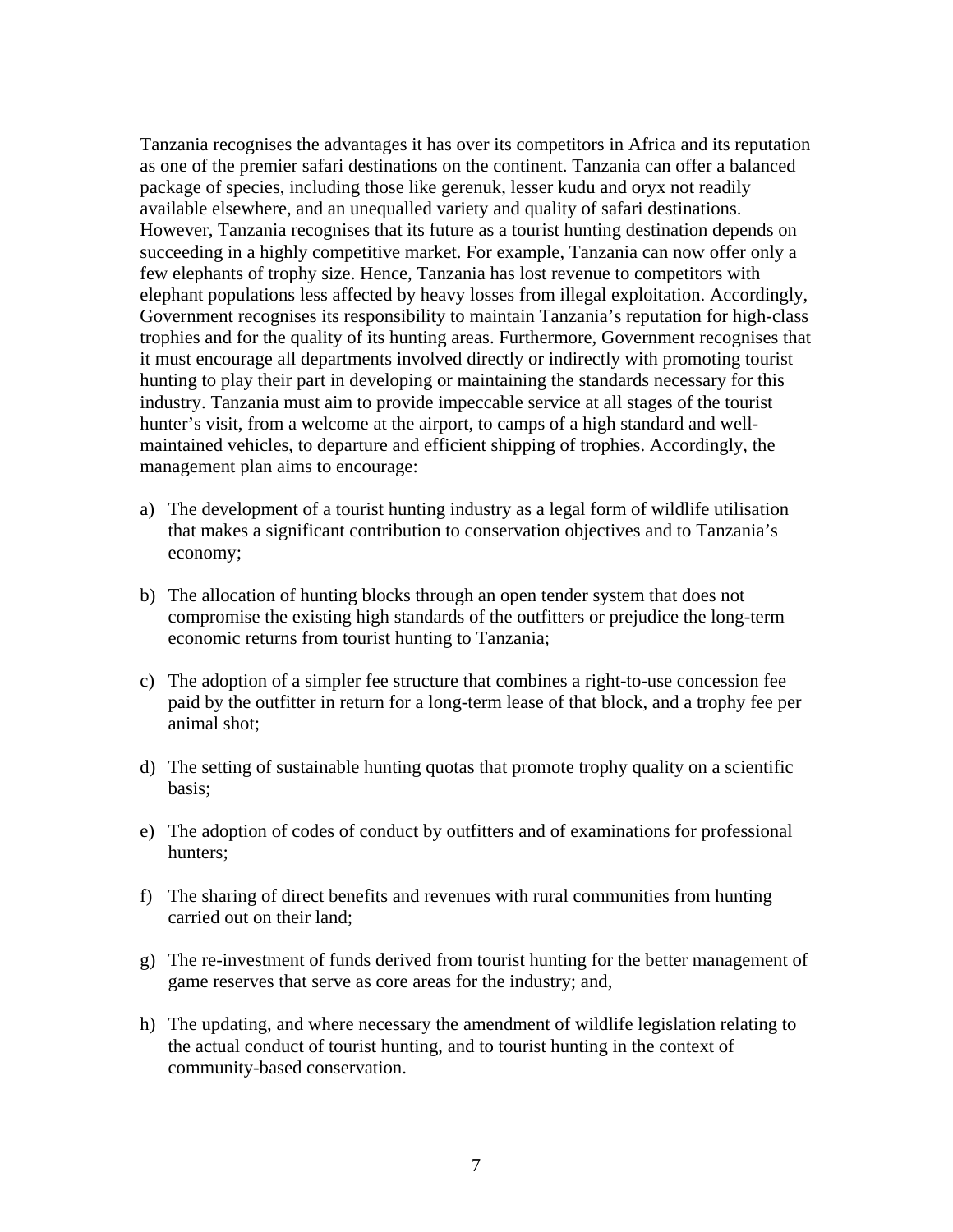### <span id="page-7-0"></span>**2. LEGISLATION**

In accordance with the Wildlife Act of 1974 (hereinafter the Wildlife Conservation Act), Tanzania's wildlife can be hunted through the issuance of a license by the Director of Wildlife (hereinafter the Director). Much of the Wildlife Conservation Act is concerned with the control of hunting and among the more important requirements relating to tourist hunting, including those that require amendment, are the following:

### **2.1 Hunting in protected areas**

According to the Wildlife Conservation Act, hunting cannot take place in any of the following: in any National Park; in the Ngorongoro Conservation Area without the consent of the Conservator (Section 20); or within 1 kilometer of the boundary of these areas (Section 54 (1ciii)). The Wildlife Conservation Act is supported by specific legislation for National Parks and the Ngorongoro Conservation Area. No hunting may take place within National Parks according to the National Parks Ordinance CAP. 412 of 1959. Under the Ngorongoro Conservation Area Ordinance CAP. 413 of 1959, the authority can make an order to prohibit the removal of fauna or for persons to carry or to use weapons within the Ngorongoro Conservation Area.

Under the Wildlife Conservation Act, hunting can take place within Game Reserves and Game Controlled Areas (Section 10). However, the act does not specify which class, whether citizens, residents or others, can hunt in specific areas. Instead decisions relating to allocation of blocks to tourist hunters have been made on the judgment of successive Directors. This approach will be continued, and the Director will, from time to time, designate particular areas for citizen and/or resident hunters, and areas for tourist hunters within Game Reserves and present Game Controlled Areas.

### **2.2 Species that can be hunted**

According to the Wildlife Conservation Act, a total of 74 species of big game may be shot on license by hunters who are not citizens or residents, comprising 71 mammals, plus Nile Crocodile, Ostrich and Python, as designated in the Third Schedule, Section A of the Act (see Appendix A). Furthermore, a number of species of birds, designated as Game Birds in the Third Schedule, Section B of the same Act, may also be shot on license by hunters who are not residents. However, Black and White Colobus Monkey, Sykes Blue Monkey, Wild Dog and Black Rhinoceros, though appearing on the Third Schedule of the Act, are no longer offered on license. Accordingly, those species listed on the Third Schedule, but no longer offered on license, will be deleted by the Minister (Section 24). Certain age and sex classes of these species, and indeed certain of the species of the Third Schedule, are declared as National Game, which requires that no person shall by and except by and in accordance with written permission of the Director previously sought and obtained hunt, kill or wound any species so included (Section 16). Those age and sex classes and species which are declared both on the Third Schedule of the Wildlife Conservation Act and as National Game are shown in Appendix A. Neither the Wildlife Conservation (National Game) Order of 1974 (hereinafter the National Game Order) nor the Wildlife Conservation Act allow the shooting of young or immature animals or of pregnant or nursing females (Section 39). Most species declared as National Game do not appear on the Third Schedule of the Wildlife Conservation Act. However,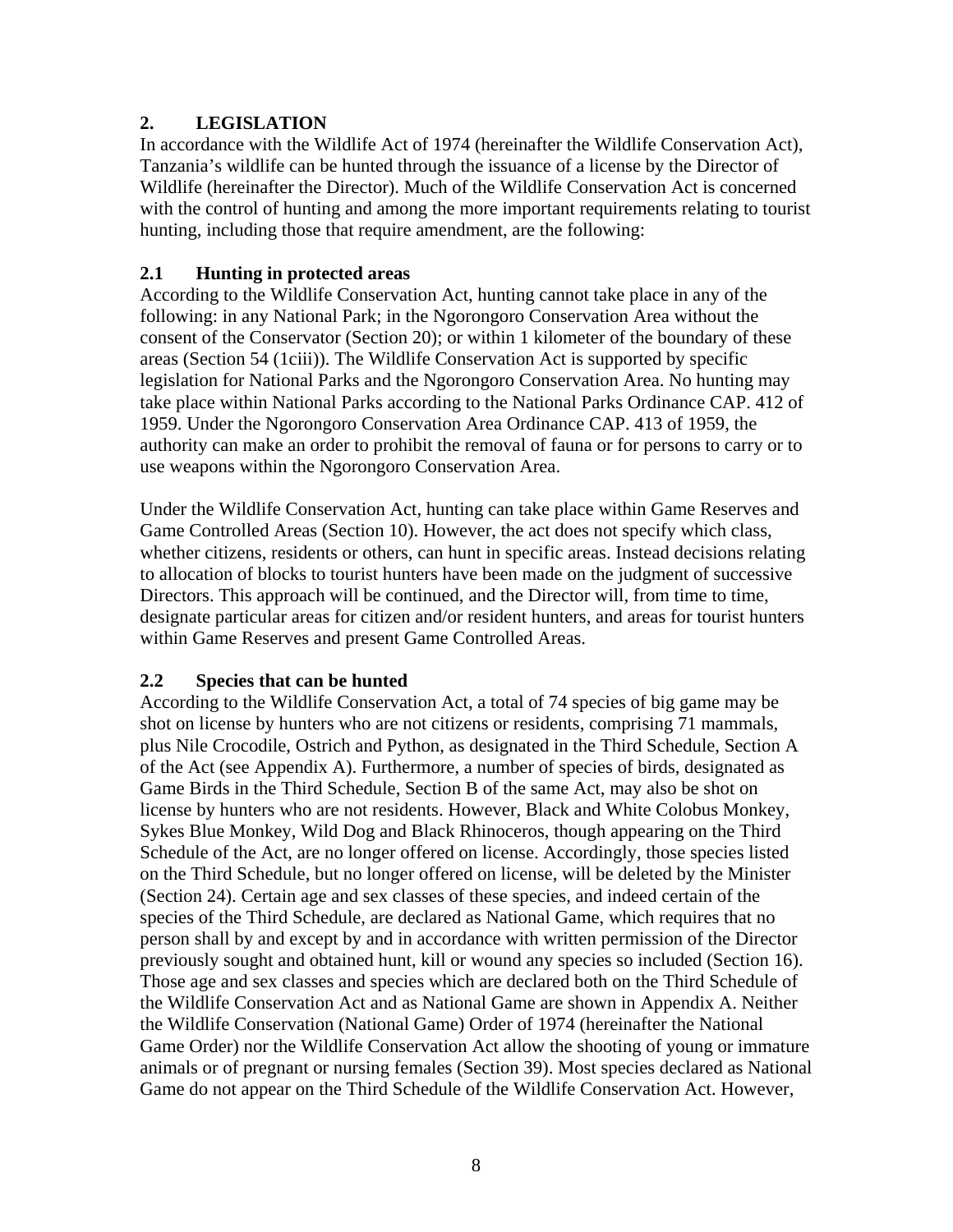<span id="page-8-0"></span>as a short-term measure, the National Game Order will be revised by the Minister (section 15) in order to make the two lists complimentary. Caracal and Giant Forest Hog will be deleted from the declaration of National Game, species of Hedgehogs that should remain as National Game will be listed by species, and Sykes Blue Monkey and Black Rhinoceros will be declared as National Game. Furthermore, those species of Mongoose and of Hedgehog that can be hunted will be listed taxonomically on the Third Schedule of the Wildlife Conservation Act. The hunting of elephant and its situation with respect to being declared as National Game is discussed elsewhere (see 12).

In the longer term, it has been recognised in other policies, that the declaration of National Game does not reflect the presently critical status of certain species, for example the Wild Dog, Cheetah and Black Rhinoceros. Those species are not available to tourist hunters, even though the Wild Dog and Black Rhinoceros remain on the Third Schedule. However, when the Wildlife Conservation Act is fully revised, it will be enhanced through the establishment of a category of animals that will be termed Protected Species. For a species so included, no person shall except by and in accordance with the written permission of the Director previously sought and obtained hunt, kill, capture or wound any animal including in the defence of human property. Hence it will not be possible to hunt a Protected Species anywhere in the Tanzanian mainland. When the category of protected species is established, the Third Schedule of the present Wildlife Conservation Act, and the species declared as National Game, will become redundant, as the single schedule of protected species will list those species that cannot be hunted.

#### **2.3 Designated organisations and fees for hunting**

The Wildlife Conservation Act notes that the Director may grant a designated organisation a license to hunt scheduled animals (those on the Third Schedule of the Act, as discussed above in 2.2). Furthermore the Minister may make regulations prescribing the fees for licenses (Section 84b). The Wildlife Conservation (Hunting of Animals) Regulations of 1974 (hereinafter the Hunting of Animals Regulations), and their subsequent amendments, declare the fee that is payable by the designated organisation for the hunting of any animal in the Fourth Schedule (Section 10). Those species included in the Fourth Schedule of the Hunting of Animals Regulations correspond with those in the Third Schedule of the Wildlife Conservation Act, except that Giraffe is included in the Fourth Schedule of the Hunting of Animals Regulations. Therefore, the Fourth Schedule of the Hunting of Animals Regulations may be interpreted as having the intent of declaring those fees that are payable by tourist hunters.

The intent of the Fourth Schedule, however, does not correspond with its present legal position. The only designated organisation to have been recognised by the Minister is TAWICO (Section 17b of the Hunting of Animals Regulations), which no longer manages or regulates tourist hunting. Furthermore, an amendment of the Hunting of Animals Regulations in 1990 added a Third Schedule Part B, with two fee scales, one for Non-citizen Tourists and the other for Resident Non-citizens. With the various amendments to the Hunting of Animals Regulations, and with the changes in the management of the tourist hunting industry, the Minister will, as a short-term measure, amend the Hunting of Animals Regulations to ensure that the Fourth Schedule is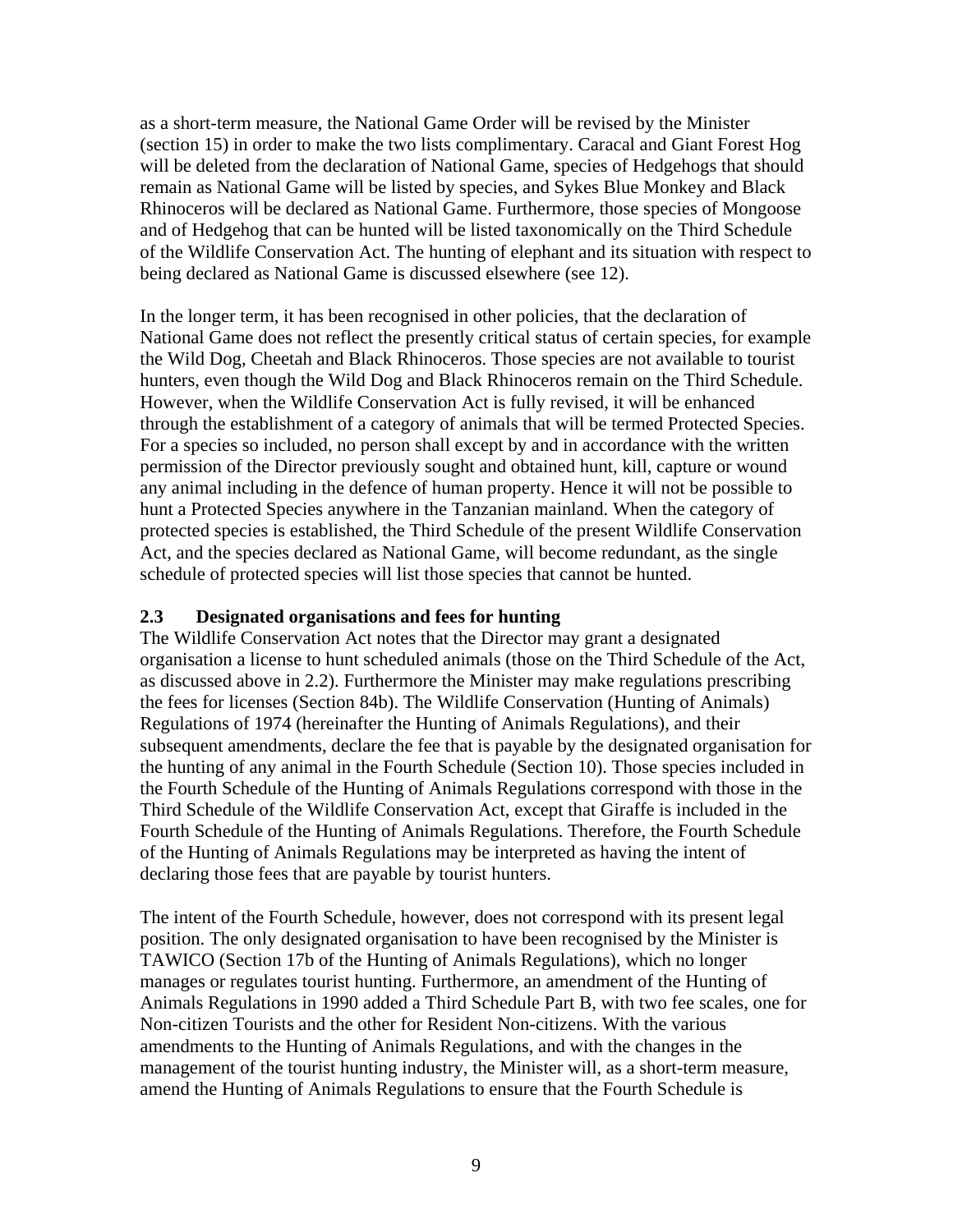<span id="page-9-0"></span>specifically designated for tourist hunting and that changes in trophy fees made in 1991 (see Appendix A) are included in the amendment.

In the longer term, when the Wildlife Conservation Act is fully revised, it is recognised that it will no longer be necessary to prescribe fees in the secondary legislation, because the market changes so rapidly, and because regulations can therefore become outdated very quickly. Following discussion with Treasury, the Minister will publish new lists of trophy fees in the Government Gazette, by 1 January for the season in which the changed fees are to become operational.

### **2.4 Closed season**

According to the Wildlife Conservation Act, the Minister can prohibit, restrict or regulate the hunting of any animal or class of animals in any area of the Tanzania mainland during such period, referred to as the "close season", as he may specify (Section 17). Currently the close season has been declared throughout the Tanzania mainland as the period between 1 January and 30 June, through the Wildlife Conservation (Close Season) Order of 1974. However, the Director may give permission for hunting during the close season (Section 18). Using these powers, the tourist hunting season has been extended to 31 March since the 1991/1992 season. Accordingly, as a short-term measure, the Minister will take steps to include this change in an updated order.

In the longer term, when the Wildlife Conservation Act is fully revised, it is recognised that there are few sound biological or logistical reasons to continue prescribing a closed season for tourist hunting in the primary or secondary legislation. The rainy season naturally limits the time when hunting can take place throughout much of Tanzania. Furthermore, as Tanzania moves towards managing its quota to give maximum daily returns and to incorporate problem animals in quotas (see below in 6 and 12), the industry can best decide when it is opportune to hunt. For the purposes of administration, each new season will be deemed to begin on 1 July, as at present.

# **2.5 Weapons**

According to the Wildlife Conservation Act, no hunter shall use for the purpose of hunting any animal any of the following: poison, poisoned bait, poisoned missile, stake, pitfall, net, gin, trap, setgun, missile, explosive, ball ammunition, automatic or semiautomatic firearm, or device capable or designed to reduce the sound of a firearm (Section 54). The Director may prescribe the type or class of weapons which may or may not be used for the hunting of any particular species (Section 53). Currently, the classes of weapons prescribed as suitable for the hunting of particular species are all firearms (Wildlife Conservation (Suitable Weapons) Order of 1974), as shown in Appendix B1. The classes of weapons currently prescribed for the shooting of hares, hyrax, crocodiles and game birds require revision (see Appendix B1). The Police remain responsible for the licensing of all firearms used by tourist hunters in Tanzania.

The principle legislation of the Wildlife Conservation Act does not make any prescriptions on the use of bows and arrows, but merely prohibits any person from being in possession of a bow and arrow in a Game Reserve (Section 8i). However, as a result of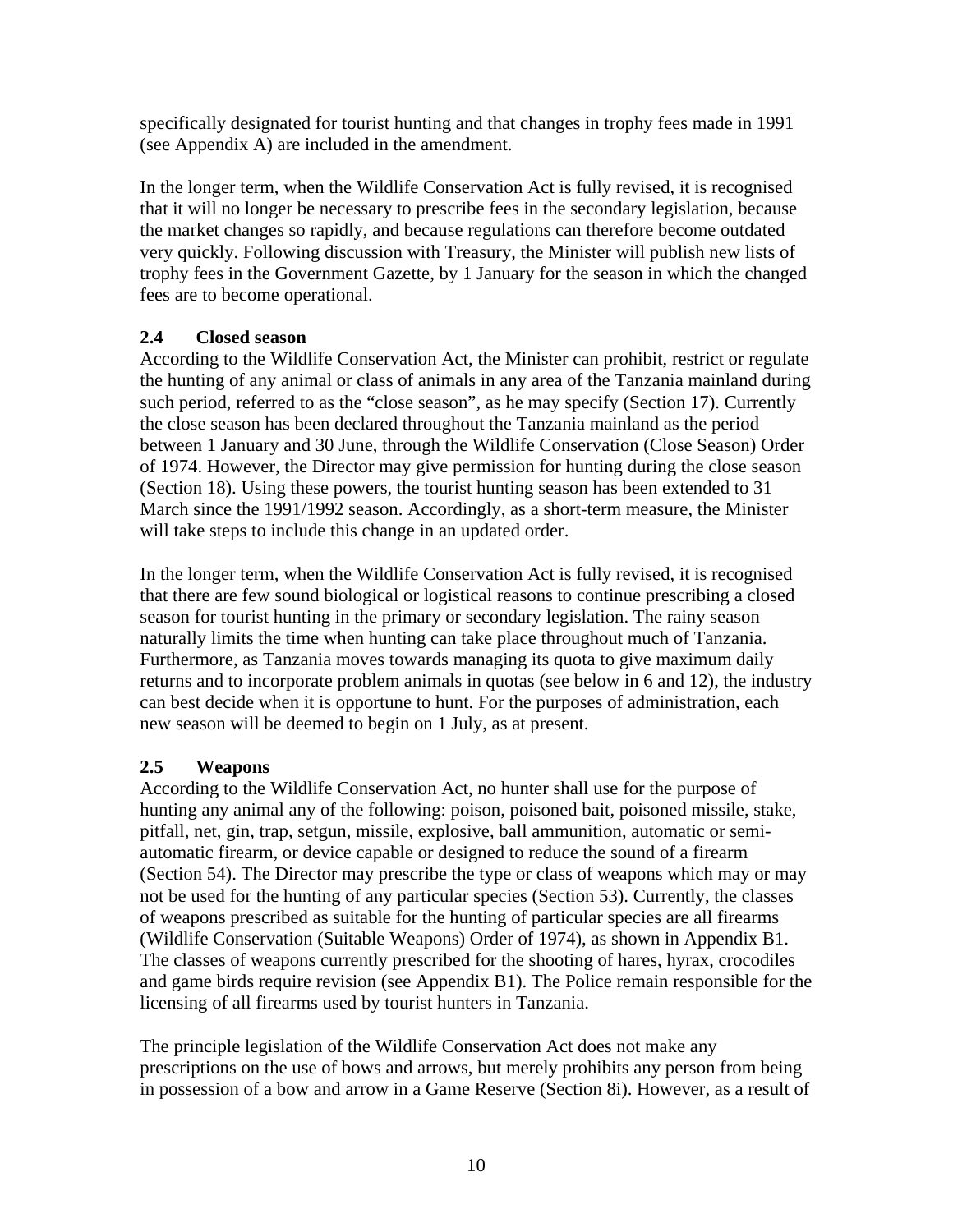<span id="page-10-0"></span>the suitable weapons order, no hunter may use a bow and arrow. Despite this, the Department recognises that, on the one hand, a number of ethnic groups, including the WaHadzabe, WaTindiga, WaNdorobo and the WaSandawi, have been given dispensation to continue local hunting with bows and arrows. On the other hand, the Department recognises the growth in numbers of bow hunters overseas, and their interest in undertaking African safaris. Accordingly, Tanzania will allow on a trial basis, the use of appropriate bows (except crossbows) and arrows in specified blocks. The aims of allowing bow hunting on this basis will be specifically: to diversify the opportunities for different forms of hunting; to promote bow-hunting in areas where community-based conservation may be promoted through incorporating bow-hunting ethnic groups into the tourist hunting industry in those blocks, and to help avoid conflicts between tourist riflehunters and local bow-hunters (for example through preventing the scarring of wildlife by rifle-hunters, so that local hunters cannot follow their traditional hunting practices). At this trial stage, the species available to bow-hunters will be limited to buffalo, large antelope and plains game. The size and type of bows and arrows that will be allowable for different species are specified in Appendix B2.

#### **2.6 Conduct of hunting**

The Wildlife Conservation Act makes considerable provision for the good conduct of hunting, and adopts the approach of ensuring a fair chase during the day with an appropriate weapon. Among the important requirements of the Wildlife Conservation Act are the following: those for carrying, completing and surrendering permits (Section 44); those for dealing with wounded animals (Section 59); and those for unlawful methods of hunting (Section 54). These requirements remain generally in line with modern tourist hunting practices, ethics and standards (see Appendix C). However, baits and hides are almost invariably used to obtain clear views and better shots for the hunting of large cats, in contravention of the Wildlife Conservation Act (Section 54 (1aii)). Accordingly, the Minister will make provision for the use of baits and hides for this purpose. Such provision will note the following: that animals shot for bait must be paid for an entered on a license, that baits must be removed and destroyed immediately the baited animal is shot, that baits that have not resulted in a successful hunt are removed and destroyed; and that all baits are placed with care, and in respect of conditions laid down for the display of carcasses in Section 54 of the Wildlife Conservation Act.

#### **2.7 Authorised associations and management by rural communities**

According to the Wildlife Conservation Act, the Minister may declare any body of persons, whether corporate or incorporate, or any ijumaa village to be an Authorised Association (Section 26). Furthermore, a licensing officer may grant a game license for the hunting of a specified animal (that is to say those on the Second Schedule of the Act) to any Authorised Association. However, the Second Schedule comprises only those species that are available for hunting by residents (Section 25). Even though the Hunting of Animals Regulations state that "Subject to the provisions of the Act, these regulations and any written directions given by the Director in that behalf, an Authorised Association or a designated organisation may formulate its own hunting and game utilisation procedures and regulations" (Section 19), this does not give any rural community the power to manage tourist hunting on a wide range of species that is taking place within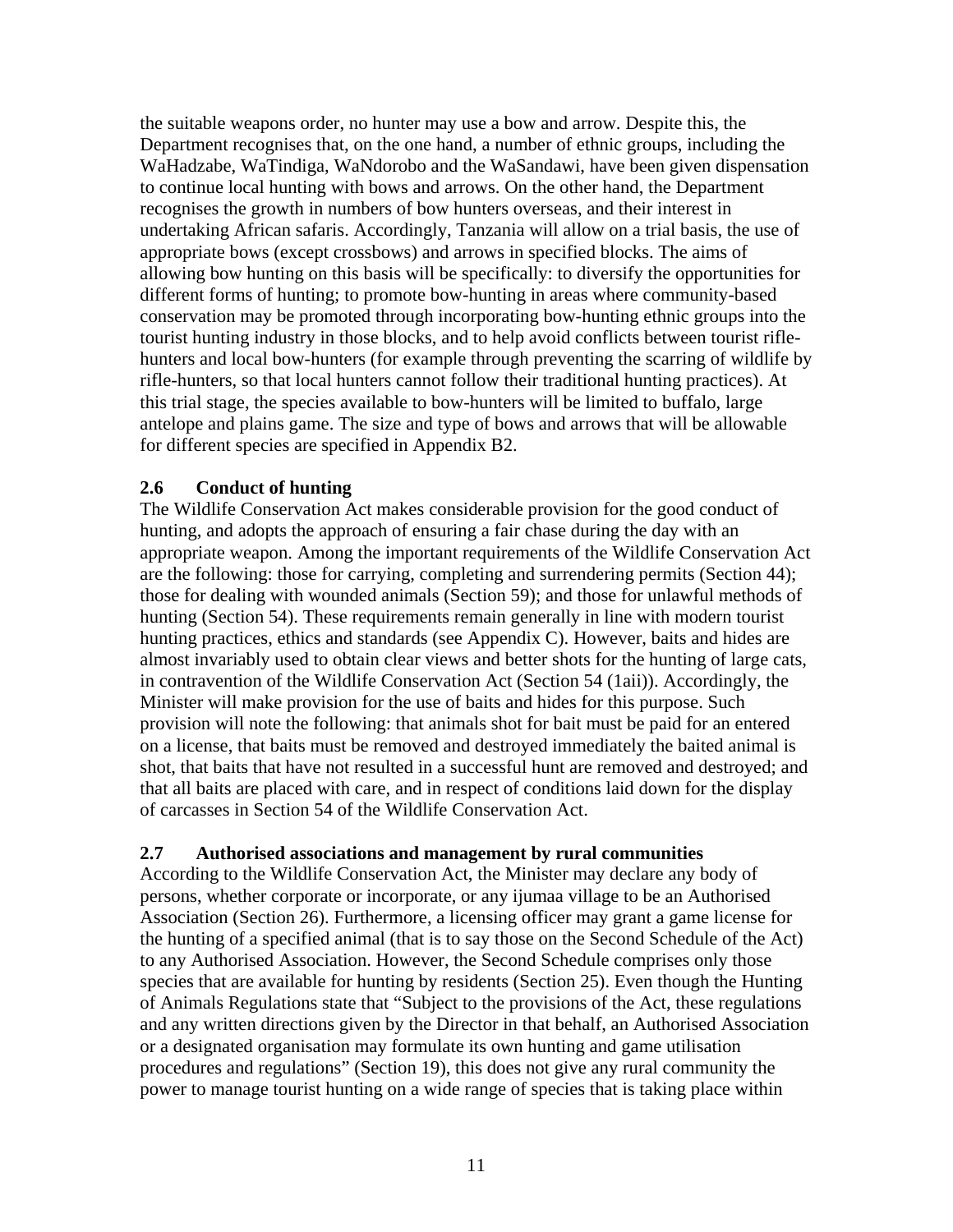<span id="page-11-0"></span>their area. Accordingly, the Minister will, through the establishment of Wildlife Management Areas and revision of the Hunting of Animals Regulations, give rural communities that form Authorised Associations the power to manage and derive full benefit from, tourist hunting of the full range of species on the Third Schedule of the Act that takes place within their area.

### **2.8 Forest Reserves**

Hunting is also conducted in certain Forest Reserves. Productive and protected Forest Reserves are defined at gazettement under administrative orders empowered by the Forest Ordinance CAP. 387 of 1957. The Forest Ordinance controls the use of forest produce (which does not encompass any vertebrate animal of interest to hunters) and does not allow for any permanent human settlement or the clearing of tracks in Forest Reserves. Because the Forest Ordinance does not encompass vertebrate animals, the provisions of the Wildlife Conservation Act will apply directly to hunting in Forest Reserves.

# **3. MANAGEMENT IN PROTECTED AND OPEN AREAS**

- i) In all National Parks and the Ngorongoro Conservation Area, no hunting of wildlife will be allowed. However, National Parks and the Ngorongoro Conservation Area serve as core areas providing wildlife that can be hunted in surrounding areas once it voluntarily moves one kilometre outside National Park and Conservation Area boundaries.
- ii) In Game Reserves and productive Forest Reserves, trophy hunting by tourists will be allowed through the allocation of sustainable quotas that are managed for the offtake of mature males with high trophy quality, and within specified hunting blocks with definable boundaries. However, tourist hunting will not be entrenched in any of these areas as the only permissible forms of wildlife utilisation. Instead, a flexible approach will be adopted which is based primarily on economic returns from alternative forms of wildlife utilisation.
- iii) In present Game Controlled Areas and Open Areas, trophy hunting by tourists will be allowed through allocation of sustainable quotas for tourist hunting, within specified blocks with definable boundaries. Direct benefits will be returned to local communities from tourist hunting carried out in their areas. In this way it is hoped that rural communities will wish to establish Wildlife Management Areas and Authorised Associations in which tourist hunting will be increasingly managed by the landholders for their direct benefit.

# **4. ADMINISTRATION**

The present system of tourist hunting blocks gives Tanzania and almost unequalled basis on which to build its tourist hunting industry. The Department see no requirements for any major modifications to the way that hunting blocks are distributed within Game Reserves and Forest Reserves. However, many blocks require some realignment and possibly amalgamation, while most block borders require clearer descriptions. The Department also hopes that the distribution of hunting blocks outside Game Reserves and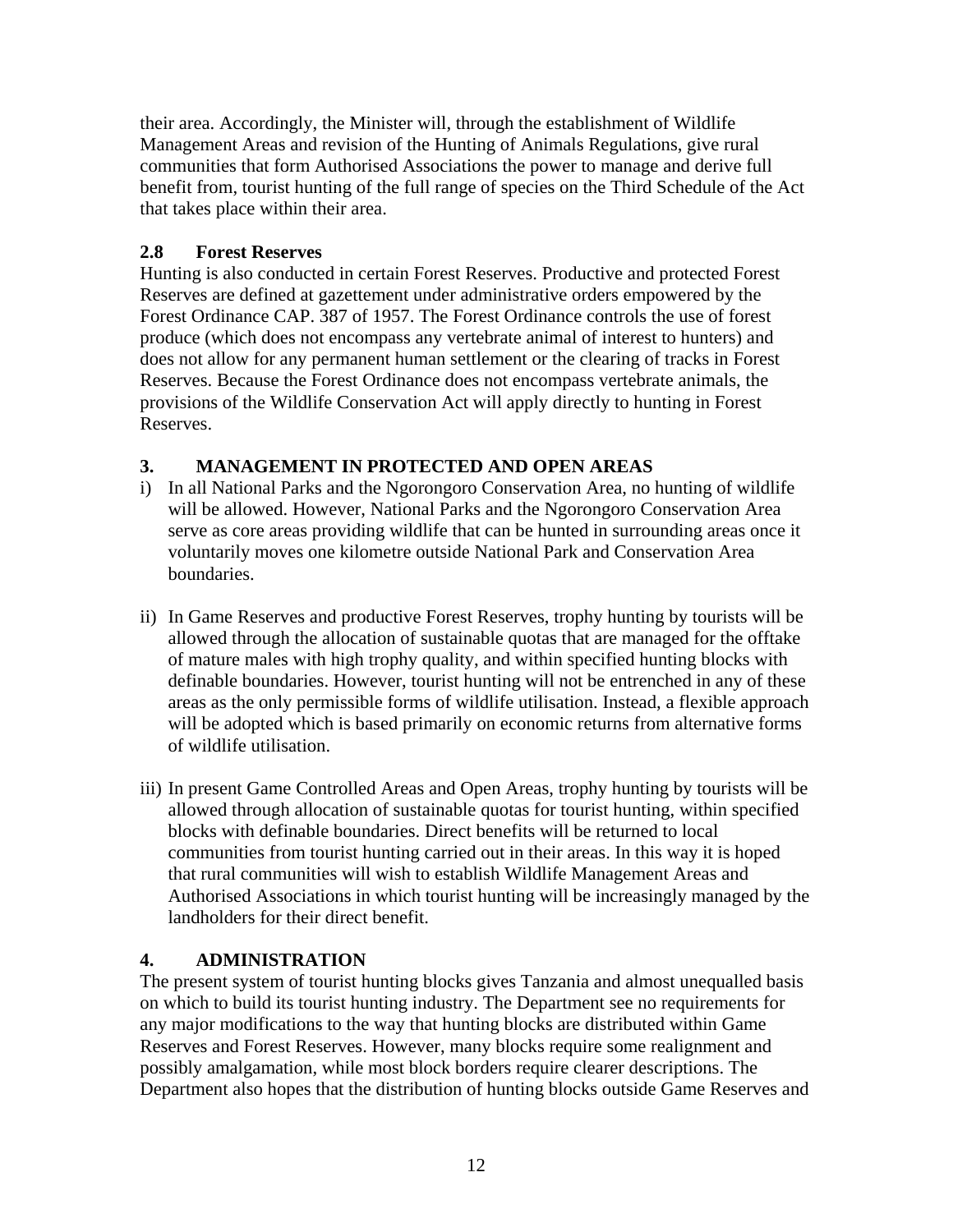<span id="page-12-0"></span>Forest Reserves will not alter as a policy of community-based conservation is taken up, and as Wildlife Management Areas are created. Indeed, the sharing of direct benefits through community-based conservation should result in an increase in the number of hunting blocks outside Game Reserves.

The first step in this process will be an improvement in the process of allocating blocks. From the 1996/97 hunting season, the allocation of hunting blocks will be through an open tender system. Outfitters will be required to bid for blocks through the payment of a right-to-use concession fee. In return for the payment of a concession fee, the block holder will be granted a tenure period for that block of five years, subject to adherence to all relevant laws and regulations, to codes of conduct and mutual obligations.

# **4.1 Arrangement of public tender for allocation of hunting blocks**

The Department will make arrangements for the public tender of hunting blocks that are available for the subsequent hunting season before outfitters begin their overseas marketing. In the long term it will be desirable to aggregate blocks into suitable packages, and to allocate these packages at a single tender. However, at present, many outfitters do not have a suitable mix of blocks. Equally, outfitters should be given the chance to retain their former blocks, but at market prices, provided their bid is within a defined limit of the highest bid for the block. Therefore, it may not be possible to offer suitable aggregates of blocks at a single session when initiating the tender system.

In order to initiate the tender system, two regular public bid systems will be held one week apart in early to mid-December of each year, following the allocation of quotas for each block (see 5). The dates, venue and names of the blocks to be tendered at each session will be advertised publicly by 15 October in each year. Arrangements will be made, if necessary, to hold a third short notice tender session in early May in the event of any block being forfeited for non-payment of the annual concession fees, or of the utilisation fees. The date, venue and names of the blocks to be tendered at the shortnotice tender session will be advertised publicly by 15 March in each year.

In order to qualify to submit tenders for specific blocks, outfitters will be expected to fulfil the following general conditions:

- To be registered as a company in Tanzania, and be managed by the appropriate number of Tanzanian directors;
- To provide evidence of having the necessary premises, equipment, workforce and capital with which to operate;
- To provide the names and curricula vitae of those persons who are engaged as managers and professional hunters;
- To provide evidence of a past record of having, or the promise to book clients, for example through submitting a list of agents who have agreed to book clients for the company;

And, in the case of outfitters who have operated previously in Tanzania: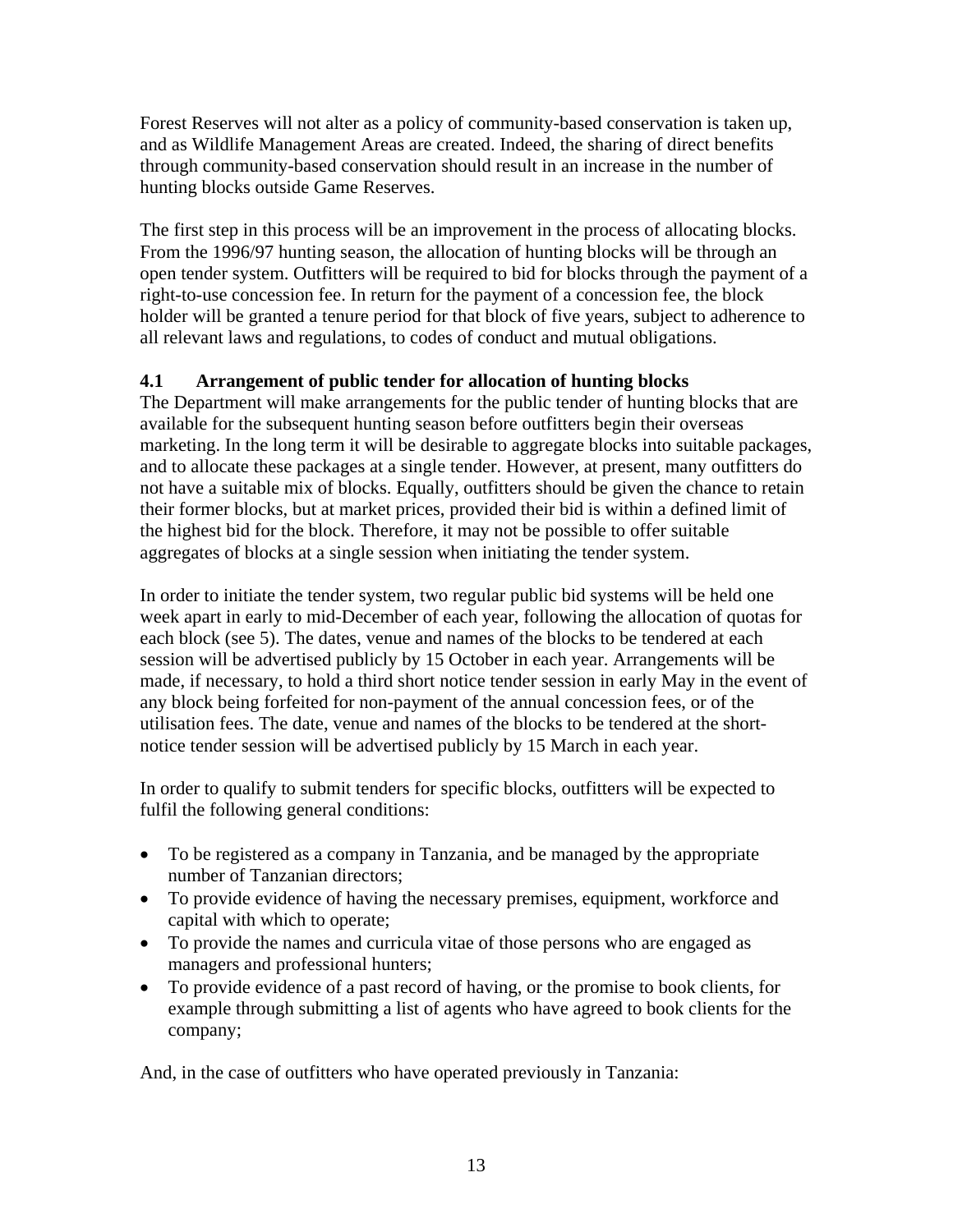- <span id="page-13-0"></span>• To have practiced tourist hunting with due regard for the responsibilities of the outfitters (see 10 below); and,
- To provide an audit certificate showing evidence of having remitted 55% of gross income from previous seasons to Tanzania.

All outfitters who intend to submit tenders for specific blocks will be required to submit this general information to the Director by 20 November.

### **4.2 Conditions for submitting tenders**

Those outfitters who fulfil the general conditions above will be allowed to proceed to submit tenders for the specific blocks at the regular or the short-notice tendering sessions for that season. Tenders for specific blocks must fulfil the following conditions:

- To submit the tender for each block in a sealed envelope on which there only appears the name of the block. The envelope will be placed in a sealed box provided for the purpose by the Director, and this box will only be opened on the day of the tender. Envelopes bearing any other mark will be rejected automatically;
- To specify the annual concession fee that the outfitter is prepared to offer for holding the lease of a block for a 5 year period in US\$;
- To submit details of projected earnings from the block in US\$, excluding costs incurred outside Tanzania;
- To submit details of the companies envisaged contribution to the welfare of the rural community living in or around the block and to wildlife conservation (see 7.4);
- A non-refundable tender fee of US\$100 per block will be paid for participation in the tender to cover the costs of administration of the tendering sessions.

The bids for each block, naming only the company and the concession fee offered will be read out in public. In the event of a close round of bids (several bids within 25% of the top bid), the other information submitted with the bid will be used to make the final choice of successful bidder for that block.

The highest bidder may not necessarily win the tender, particularly with respect to two issues. First, it will be particularly necessary, upon introduction of the tender system, to protect the interests of the previous outfitter holding the block. Provided that all relevant laws and regulations, codes of conduct and mutual obligations have been adhered to, and provided that the block has been utilised and developed effectively, the previous outfitter will be able to retain that block provided its bid is within 25% of the highest bid for that block. This same condition will apply when the block comes up to the end of its first period of lease. Second, in blocks in future WMAs, the village leaders will play a decisive role in agreeing which outfitter acquires the block on their land.

Those outfitters who are unsuccessful in acquiring their required mix of blocks at the first regular tender session before each hunting season, will be able to submit offers at the second tender session.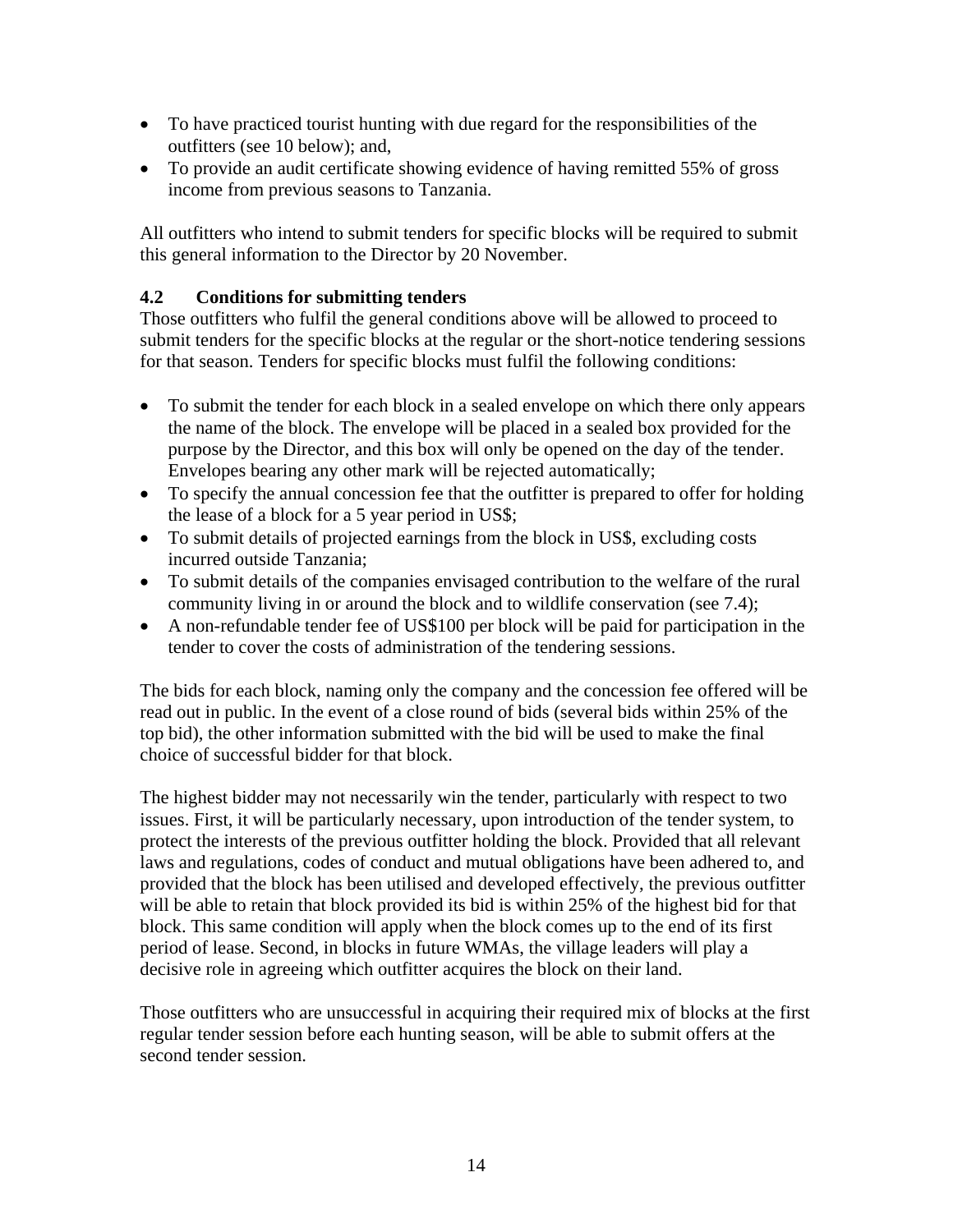# <span id="page-14-0"></span>**4.3 Obligations of the successful bidder**

The successful bidder will be required to adhere to a number of conditions and to undertake a number of specified activities, particularly the following:

- To observe at all times the hunting rules and regulations, as laid down by the Wildlife Conservation Act (see Appendix C);
- To pay the concession fee agreed for the hunting block on an annual basis, before 1 May of each year. If the annual payment of the concession fee is not effected, no hunting can take place and the block will be forfeited and offered at a short-notice tender (see 4.1);
- To hunt within the quotas allocated for the block;
- As an interim measure until better quotas are set (see 5), to ensure that no less than 40% of the prescribed animal quota is utilised until the end of the 1997/98 hunting season. Should this target not be reached, the outfitter will be required to pay the difference between the trophy fees for the actual utilisation and the 40% utilisation by 1 May following the end of the hunting season. However, this rule will not apply to local indigenous companies established in or after the 1995/96 season, who will be granted this grace period to establish their operations;
- To complete and submit hunting permits and measurements of trophy size (and any other required biological information or specimens, such as body weights or lower jaws) to the responsible officer nominated by the Director at specified intervals;
- To provide an audit certificate at the end of each season showing evidence of having remitted 55% of gross income to Tanzania;
- To provide for management and development of the block, through the preparation of tracks, fire management, and maintenance of year-round antipoaching capability, and where the block is in a settled area, assistance with the needs of the rural community;
- To accept that all developments, including tracks and other land improvements constructed or carried out by the company within the area during the period of an agreement, shall on expiry of the agreement, become the property of the state if within a Game Reserve or Forest Reserve, or of the Authorised Association if within a Wildlife Management Area (see 7.3).

# **4.4 Obligations of the Department to the successful bidder**

In allocating a specific block, the Department has several obligations to the successful bidder and block holder, as follows:

- To ensure that all lease agreements drawn up are subject to the laws of the United Republic of Tanzania;
- To enter into an agreement that is valid for five hunting seasons, subject to such agreement undergoing a satisfactory annual review;
- To make clear to outfitters and professional hunters, any additional rules and procedures to be followed before the commencement of the hunting season;
- In Game Reserves, to provide a wildlife officer to monitor hunting activities in the field. This wildlife officer will in turn submit reports to the responsible officer nominated by the Director on hunting success, on animal abundance throughout the hunting season (see 5.1);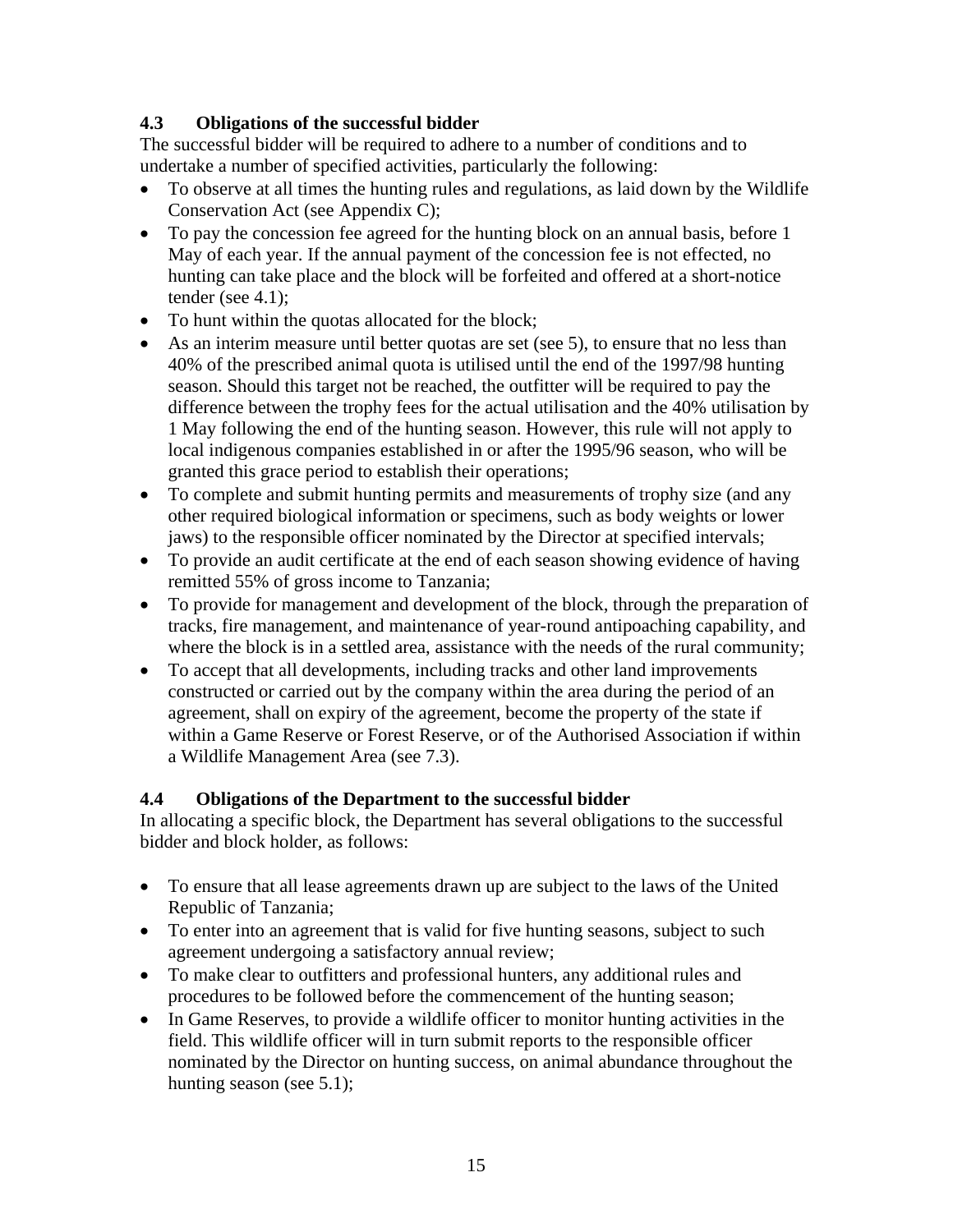- <span id="page-15-0"></span>• To review the performance of the company and the quotas in the hunting block during each hunting season. Based on this, to inform the company not later than 1 November of the quotas which will apply for the following season, provided that the Department reserves the right to alter, on the basis of data received and at its discretion, the animal quotas within the area;
- To make it clear to the block holder the reasons for which an agreement is being terminated, as follows:
	- i) If the outfitter becomes bankrupt; and/or if following an annual review:
	- ii) The outfitter fails to pay all outstanding trophy fees from the previous season, including until the end of the 1997/98 season any difference between the actual and the 40% utilisation, and the annual concession fee due for the subsequent season by 1 May;
	- iii) The outfitter fails to remit 55% of its gross income to Tanzania;
	- iv) The outfitter has failed to comply with any of the terms and conditions of an agreement;
	- v) The outfitter has failed to conform to the generally accepted standards in the running of safari operations; and,
	- vi) If the outfitter decides to discontinue tourist hunting operations.
- Should the outfitter believe that the reasons given for the termination are unfair, and following the lodging of an official letter of complaint to the department and copied to the representative association, to convene an impartial jury to hear and rule on the fairness of reasons for termination.

### **5. SETTING AND MONITORING QUOTAS**

The setting of sustainable quotas that are managed for the offtake of mature males with high quality trophies will be a key element in the enhancement of Tanzania's tourist hunting industry. This will require improved, but cost effective, monitoring techniques and adaptive management. With effect from the 1995/96 hunting season, Tanzania will begin to move its quota setting methods on the basis of field experience of the target population and on measures of trophy quality, through the adaptive management of quotas for previous seasons. The Department will set quotas for the following hunting season before 1 November to permit outfitters to assess their bids for tenders, and thereafter to market safaris effectively. The quota set on the basis of information specified in 5.1 will be in place by 1 November 1997, in time for the 1998/99 hunting season.

### **5.1 Appropriate data for setting quotas**

The Department will organise the collection of information for the setting of tourist hunting quotas in each hunting block, as follows:

- a) Available data from aerial and ground censuses;
- b) Data from standard questionnaires completed by wildlife and village scouts, who accompany hunting clients, on animal abundance and sightings and hunting success;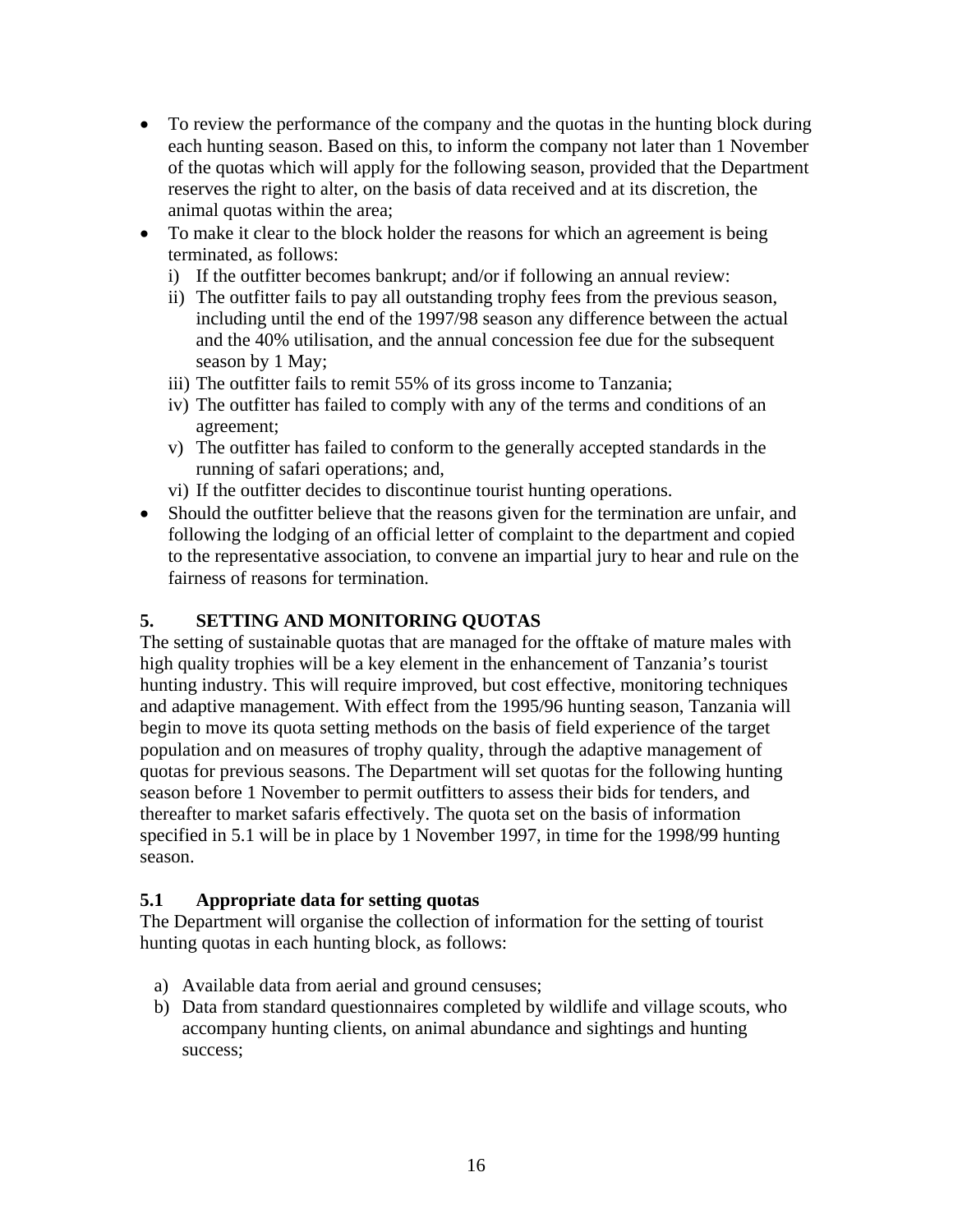- <span id="page-16-0"></span>c) Data from outfitters on all animals hunted, including on trophy size using the standard Safari Club measuring system, and on other biological parameters such as hunting success, body weights and measurements, and age;
- d) Data from village scouts living within hunting areas, where rural communities have begun to manage wildlife.

The Department recognises that it will be necessary to re-design the general hunting permits currently in use to include space for the above information, together with other key data such as amount of fees levied in US\$ and the number of days spent in each block.

### **5.2 Adaptive management of quota**

Trends of animal abundance, of quota utilisation and hunting success, and of change in trophy size and quality will be collated over time from the above data. This data will be returned to the responsible officer in the Department by wildlife officers and outfitters at four-monthly intervals throughout the hunting season, and following the last hunt, within two weeks of the end of the hunting season. These data will permit the Department to manage adaptively the quotas set in previous years. The need to reduce the size of quotas relative to previous years will be signalled through any or all of the following: a decreasing trend in trophy size or quality; a decreasing trend in quota utilisation or hunting success; or a decrease in species abundance. Simple simulation models made on a computer may be developed as a secondary priority to assist in determining optimum quota sizes for each block.

# **6. MAXIMISING USE OF THE QUOTA**

Tanzania is an important destination for clients undertaking the long, classic 21-day safari, and has successfully built up a tourist industry since 1978 on this basis. However, the Department now recognises that Tanzania should aim at maximising the number of hunter days from the quotas allocated, in such a way as not to jeopardise the long-term future hunting industry of the country.

- a) The existing system of fixing the species of animals that can be shot on safaris of specified lengths will be retained as an interim measure while the appropriate steps are taken to institute the setting of quotas on a sustainable basis (see 5.2). The system sets the animals that can be shot on a 21-day, 16-day, 14-day and 7 day safari (see Appendix D) and will remain in place until the end of the 1997/98 season while improvements in quota setting are being effected.
- b) The Department recognises that short safaris maximise hunter days and hence the revenue generated from the same quota allocation, especially through judicious use of the African buffalo allocated on the quota. Therefore, once a properly set quota is in place in 1998/99, the system will change to a freer system of marketing, in order to increase the number of shorter safaris and to maximise the number of hunter days and hence revenue from the same quota allocation. This will be achieved by allowing the shooting of more key species, either one large cat (lion or leopard) or two large antelopes of different species (greater kudu,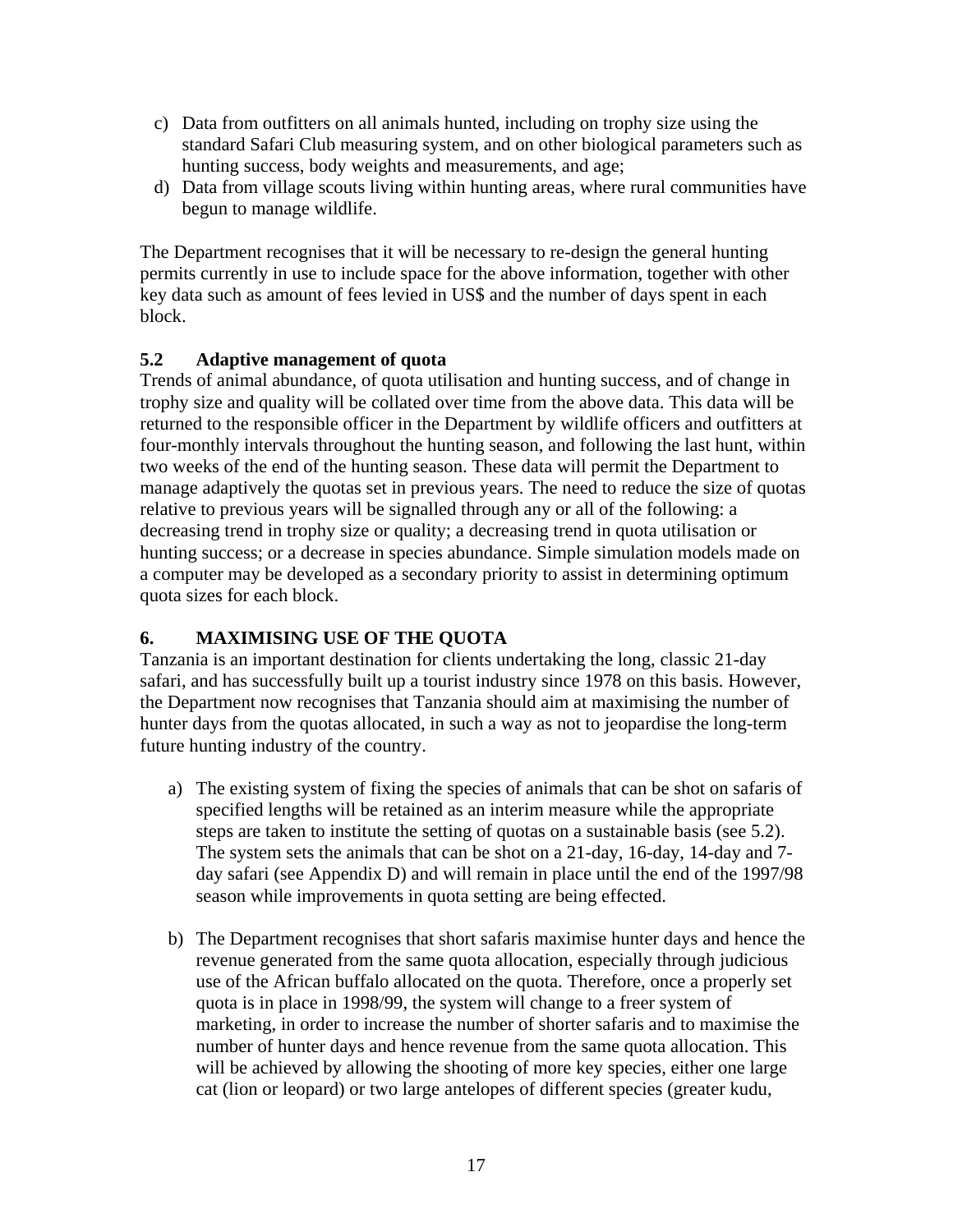<span id="page-17-0"></span>lesser kudu, gerenuk, oryx, sitatunga, sable or roan) on a shorter safari than is allowed at present (see Appendix D). However, in making this change, the Department recognises that it is not desirable for Tanzania to move towards a system of marketing only short safaris. Indeed, Tanzania wishes to retain its place in the market for longer, classic safaris, while at the same time increasing the number of hunter days through a judicious mix of long and short safaris.

### **7. INVOLVEMENT OF RURAL COMMUNTIES**

Tourist hunting at present takes place in a number of Game Controlled Areas and in open areas that are settled by rural communities. To date, the rural communities on whose land tourist hunting takes place, or which border hunting blocks, have received few tangible benefits from the industry. The main exceptions are: the benefits received through various schemes administered voluntarily by certain outfitters, and the proposed distribution of 25% of trophy fees to District Councils from the 1992 hunting season. To effect a general policy of community-based conservation throughout Tanzania, Wildlife Management Areas will be established and managed by rural communities which form Authorised Associations. Once such a system of Wildlife Management Areas and Authorised Associations is established, outfitters wishing to undertake tourist hunting within a Wildlife Management Area will negotiate through a direct tender for that concession with the appropriate Authorised Association. However, it will take time to establish Wildlife Management Areas and Authorised Associations, and to develop their local management capacity. Therefore, interim arrangements will be made for the management of hunting blocks in present settled Game Controlled Areas, to prevent causing a hiatus in the development of the tourist hunting industry, while ensuring that rural communities will soon start to receive direct benefits from tourist hunting at village level.

#### **7.1 Interim arrangements for the administration of hunting blocks in settled Game Controlled Areas and open areas**

A tender system will be adopted for the allocation of hunting blocks for the 1996/97 hunting season (see 4.2). As an interim arrangement until the establishment of Wildlife Management Areas, the Director will approve all quotas for, and make all arrangements to tender, all tourist hunting in settled Game Controlled Areas and open areas, on behalf of the respective rural communities. However, village leaders from the respective hunting blocks will be invited to the annuals tender sessions, and will play a decisive role in deciding which outfitter is allocated the block on their land (see 4.2).

As a further interim arrangement, the Director will continue to collect fees deriving from these hunting blocks, until Authorised Associations have the capacity to manage their own funds. The funds so collected on behalf of the villagers will be managed through the Tanzania Wildlife Protection Fund, for later disbursement to the appropriate village committees. An important priority is to establish mechanisms within Authorised Associations for the management of funds (see 7.2 and 9.3).

An important priority will be for the Director, in collaboration with the villagers and the Department of Survey in the Ministry of Lands, to map and describe the boundaries of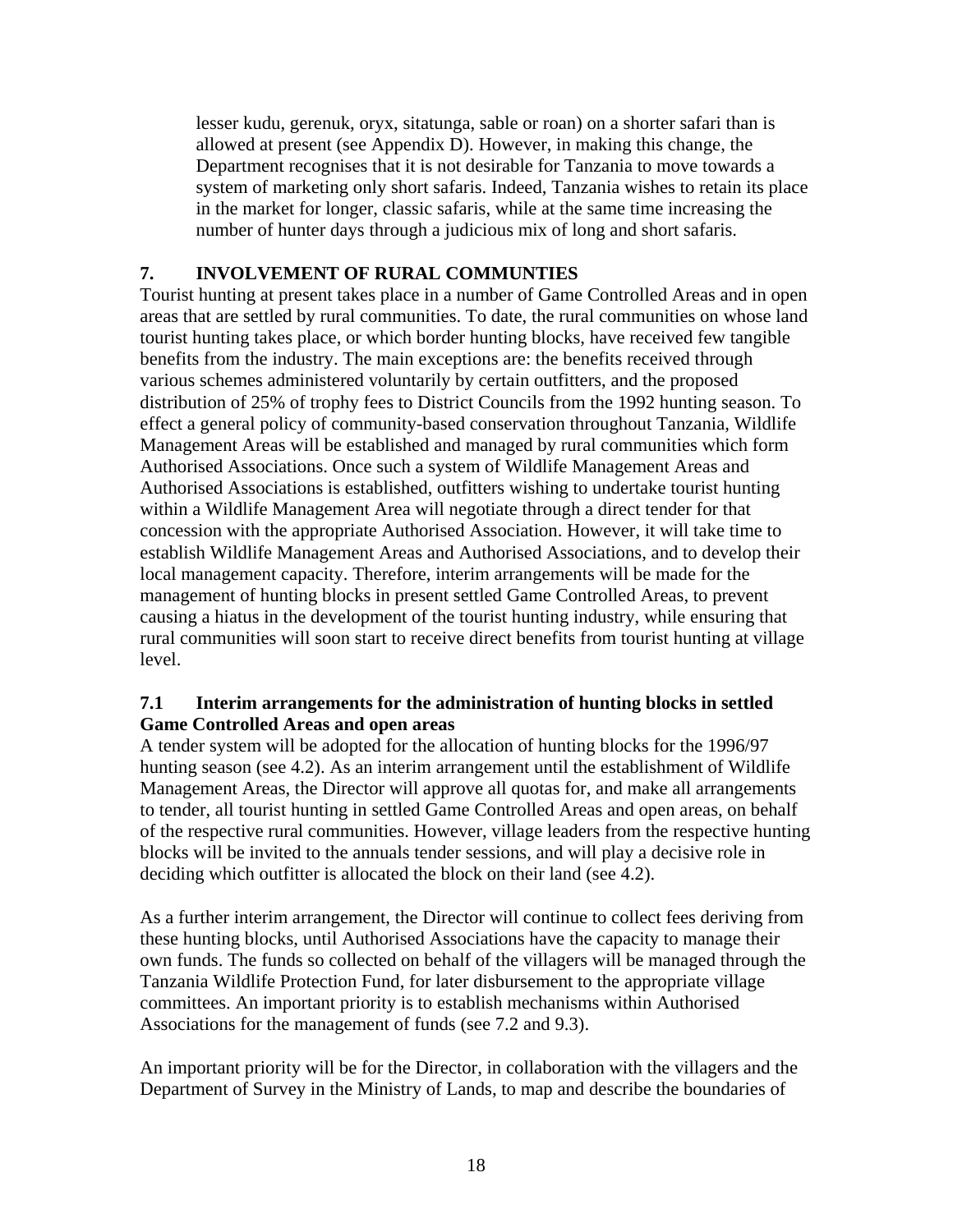<span id="page-18-0"></span>the current hunting blocks in settled areas. When villagers derive benefit from tourist hunting in already established blocks, this should form a good basis for the villagers to agree to the establishment of Wildlife Management Areas, which will also require legal title of the villagers to the land within Wildlife Management Areas.

# **7.2 Administration within future Wildlife Management Areas**

The interim arrangements to be implemented in 7.1 above will establish, in principle a set of mutual responsibilities in present Game Controlled Areas and in open areas between outfitters and rural communities (see 7.3 and 7.4). This, coupled with benefits that rural communities will derive from tourist hunting in their areas (see 9.2), should encourage rural communities to establish Wildlife Management Areas and Authorised Associations. The major legislative changes will also be effected to allow Authorised Associations to benefit from tourist hunting (see 2.7). Following the establishment of individual Wildlife Management Areas, the Department believes that rural communities will wish to develop their capability to manage tourist hunting in the areas through some or all of the following measures:

- To provide village game scouts to accompany and supervise tourist hunters (see 7.5);
- To participate in the setting of sustainable quotas for tourist hunting (see 5.1d), and to balance their own demands for hunting and meat with that of tourist hunting;
- To receive directly and manage revenue from tourist hunting through appropriately constituted village committees and bank accounts;
- To negotiate directly with outfitters through their own tender systems for allocating their lease(s) for tourist hunting.

# **7.3 Overall responsibility of the Director of Wildlife**

As Wildlife Management Areas develop and as appropriate legislation is revised, the Department wishes to develop responsibility for the management of tourist hunting to appropriate Authorised Associations within their own area. However, the Director will retain oversight of the management of tourist hunting within Tanzania, for the following reasons:

- a) To secure the status of threatened species, through banning the hunting of Protected Species throughout Tanzania;
- b) To manage the quotas and exports of all species which are controlled by international treaties. Annual quotas of leopards and of Nile crocodiles that may be exported by tourist hunters are allocated to Tanzania by CITES, and these will continue to require some central management;
- c) To manage the permitting of all exports and handling of trophies;
- d) To generally oversee the conduct and licensing of tourist hunting (see Appendix C) and of those participating in the industry (see 10) throughout Tanzania.

# **7.4 Obligations of outfitters to rural communities**

Outfitters have the right to retain their hunting blocks for five years. This period of tenure will be subject to annual review by the Department while interim arrangements are in place for blocks in present Game Controlled Areas and in open areas, and by the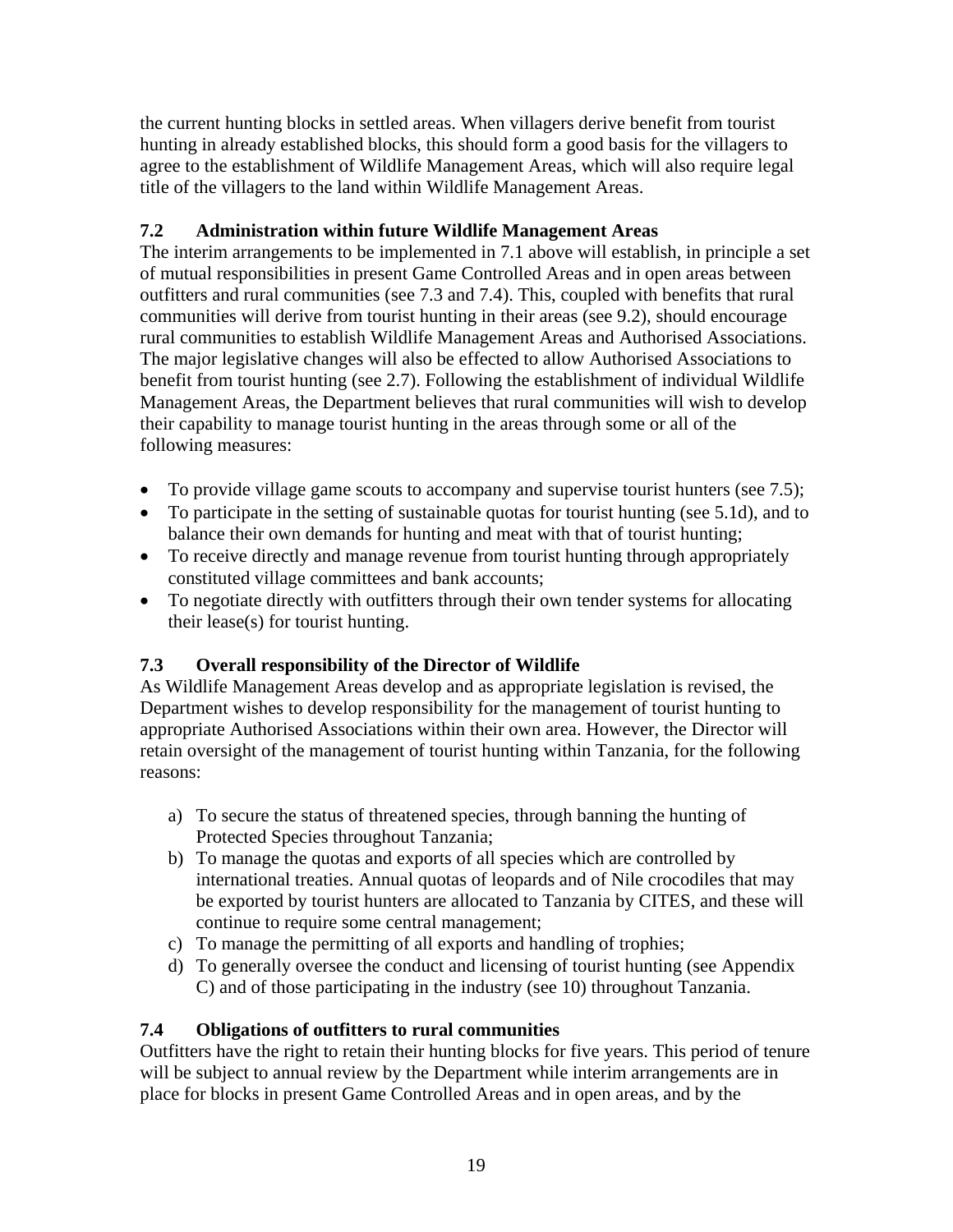<span id="page-19-0"></span>respective Authorised Association once a block is established in a Wildlife Management Area. Besides those general obligations of the block holder (see 4.3), outfitters will have the following obligations to rural communities living in, or bordering onto, the areas in which they hunt:

- To undertake development of physical infrastructures such as tracks or land improvements in consultation with the rural community, and to accept that such infrastructure will ultimately become the property of that rural community at the end of the agreement (see 4.3);
- To train and employ all unskilled labour and, in the long run, as much skilled manpower as possible from the surrounding villages. However, the outfitter will retain the right to employ people considered to be competent from anywhere within Tanzania;
- To make surplus meat from hunting operations available to the villagers of the surrounding villages, or to local institutions, such as hospitals or schools, in agreement with the respective Authorised Association.

# **7.5 Responsibilities of local people to outfitters using their blocks**

Once a hunting block has been leased to a specific outfitter, the rural community and/or Authorised Association will have certain responsibilities to the outfitter, as follows:

- To allow the outfitter and its clients to hunt without interference;
- To respect the privacy of the camps established by the outfitter for its clients;
- To make available competent village game scouts to accompany the hunt and to supervise the hunting activities;
- Not to hunt from the quota allocated to the outfitter, nor to disturb the wildlife wilfully;
- By appropriate agreement, to grant the outfitter access to such facilities as water, firewood and building materials.

# **8. PRICING STRUCTURES AND EARNINGS**

Tanzania makes direct earnings through tourist hunting through the levying of various fees that are collected by the Department on behalf of the Government, and from the daily rate levied by the outfitter on the client. The daily rate charged by the outfitter for a safari greatly exceeds the amount paid in fees. The various fees levied upon tourist hunters have been characterised in the past by being charged on a day-as-used basis. Fees charged to tourist hunters have been levied in foreign exchange since 1988 and, since that time have comprised the following:

- **Game fee**, charged for each animal shot or wounded, according to the Fourth Schedule of the Hunting of Animals Regulations, as subsequently amended (see 2.3);
- **Observer fee**, charged on a daily basis for any observer staying in a camp but not hunting, introduced in 1989;
- **Conservation fee**, charged on a daily basis for all hunters, introduced in 1991;
- **Permit fee**, charged at two rates, depending on the safari length, and introduced in 1991; and,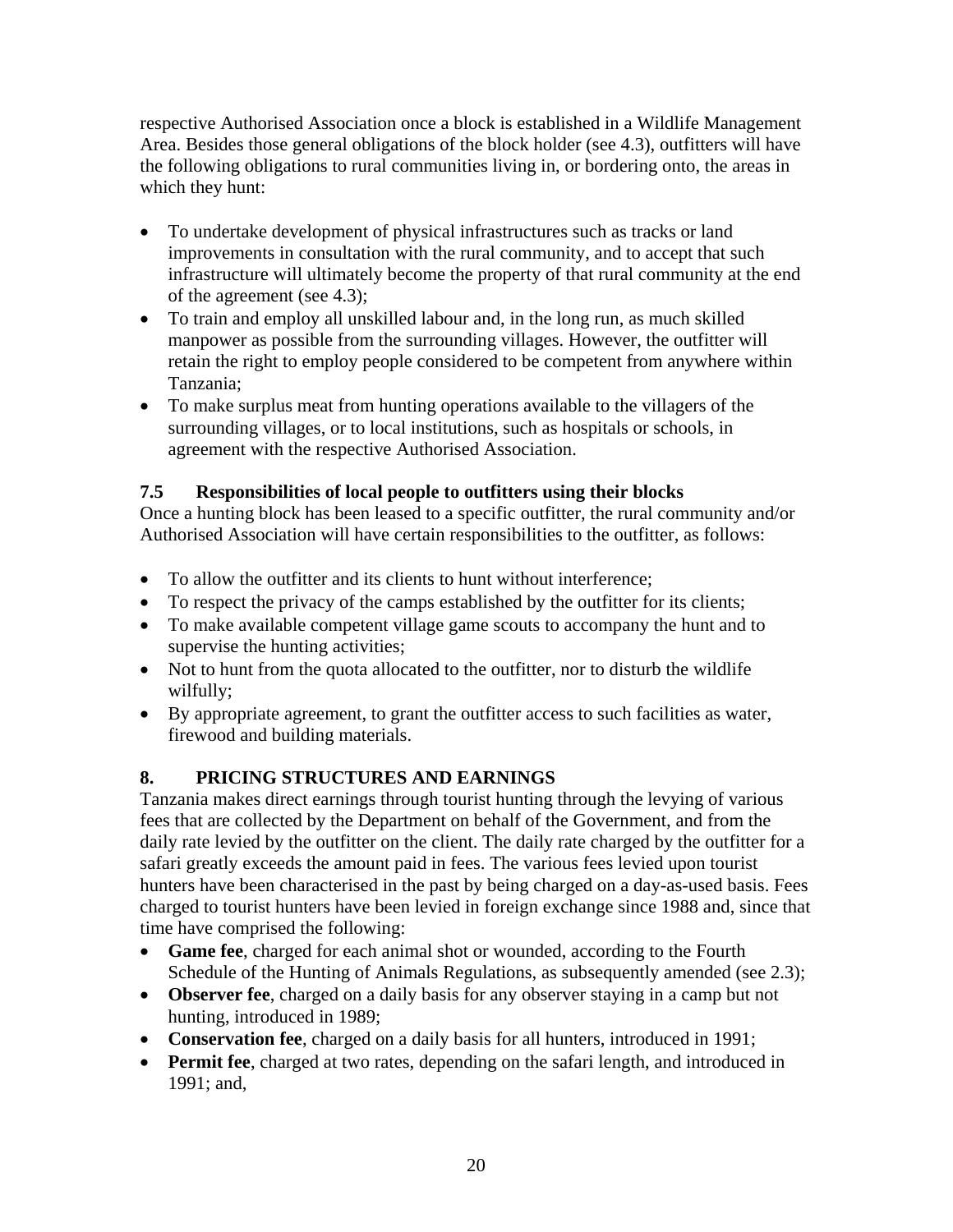<span id="page-20-0"></span>• **Trophy handling fee**, charged at two rates, depending on the safari length, and introduced in 1991.

The daily rate is charged by the outfitter for providing his services to the client. Previous regulations have required that 55% of the daily rate is remitted to bank accounts in Tanzania, while 45% could be retained overseas to meet payments for such items as vehicles and booking agents. When remitted, the daily rate is available for normal taxation by the Government.

The previous methods of charging for tourist hunting had the following disadvantages: loading fees only onto clients; not requiring outfitters to contribute fees from their daily rates; and, on being charged on a pay-as-used rather than right-to-use basis. Therefore, the previous fee structure had the overall disadvantage to the Tanzanian economy of not forcing companies to be active and contributing to the under-development of the industry. However, the pay-as-used fees are favoured by new companies lacking capital. Therefore, from the 1996/97 season, these problems would be corrected through introducing a right-to-use fee with a payment schedule that does not disadvantage undercapitalised companies, and the abolition of certain pay-as-used fees, as follows:

### **8.1 Concession fee**

The system of allocating blocks will result in the raising of right-to-use concession fees that are determined by market forces. The payment of concession fees, and of fees to submit tenders (see 4.1), by the outfitter will ensure that a proportion of the daily rate is recovered. This will then encourage outfitters to maximise the use of their quota, replace the need for several pay-as-use fees, such as the conservation and observer fees, and, in the long-term, cover any shortfalls in utilisation. The concession fee tendered by the successful bidder will be charged, either in US\$, or in Tanzanian Shilling at the prevailing rate of exchange, on an annual basis and will be payable before 1 May each year. Should payment not be made, the block will be forfeited and placed on a shortnotice tender (see 4.1). This payment schedule will allow local companies to make payments for their concessions on the basis of advanced bookings received during overseas marketing trips made in the first quarter of the year.

### **8.2 Trophy fees**

Trophy fees will continue to be levied on all animals shot and wounded, in the short-term in accordance with amendments of the Schedule of Hunting of Animals Regulations (see 2.3). In the longer term, any changes in fees will not be provided for in the secondary legislation. Instead, trophy fees for the following season will be approved by the Minister in consultation with Treasury, and published in the Government Gazette by 1 January, in order for outfitters to market their safaris without later having to advise already booked clients of raised fees. As an interim measure until a sustainable quota has been set, one of the conditions of the annual review of blocks, is that the block holder will be required to utilise 40% of the value of the quota allocated until the end of the 1997/98 season (see 4.3). In the event of a shortfall, the block holder will be given the option of paying the balance of the 40% by 1 May following the end of the hunting season.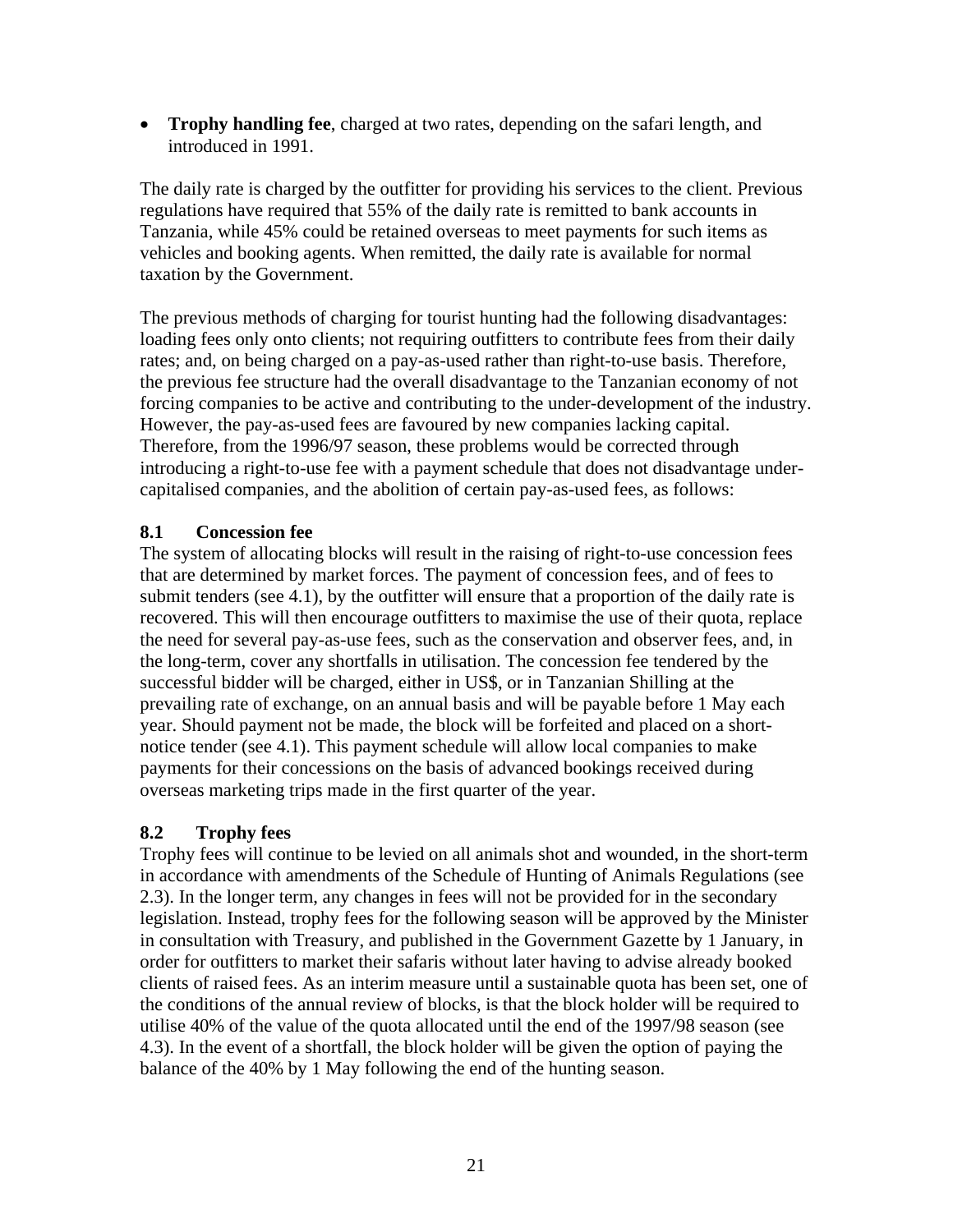# <span id="page-21-0"></span>**8.3 Permit and trophy handling fees**

Permit and trophy handling fees will each continue to be paid at two rates, depending on the length of safari. Any changes in fee for the following season will be approved by the Minister and published in the Government Gazette by 1 January, as above.

# **8.4 Observer and conservation fees**

From 1996/97, the observer fee and conservation fee will be phased out, and will be replaced by the payment of right-to-use concession fee determined by market forces.

# **8.5 Daily rates and their payment**

Outfitters will be obliged to deposit 55% of their earnings from daily rates in foreign currency accounts in Tanzania. An audit certificate for the previous season must be submitted to the Director in order for the outfitter to qualify to submit tenders (see 4.1), and as part of the annual review of the blocks held by the outfitter (see 4.4).

# **9. DISTRIBUTION OF FEES**

Tourist hunting blocks are widely distributed across Tanzania on land of several different categories (see 3). Tanzania recognises that landholders must benefit from their custodianship of wildlife and that tourist hunting is an economically attractive form of wildlife utilisation that can be practiced in remote areas. As such, tourist hunting will earn considerable revenue for the upkeep of Game Reserves through appropriate retention schemes. Furthermore, tourist hunting will also fulfil its potential to direct financial benefit to rural communities. The manner in which revenue from tourist hunting is distributed requires recognition of: the various stakeholders; their relevant roles and effort invested into conservation of the resource; and, their institutional management costs.

# **9.1 Stakeholders in tourist hunting**

The primary stakeholders in tourist hunting comprise:

- Local communities living around National Parks, Game Reserves, and the Ngorongoro Conservation Area, and among wildlife;
- District Councils and Regions, giving up land to establish the unsettled protected areas, and providing wildlife staff to manage hunting in settled areas and undertake extension in local communities;
- Department of Wildlife, with overall responsibility for managing tourist hunting and specific responsibility for managing most Game Reserves, and responsibility to Central Government to collect revenue;
- Central Government, which has overall responsibility for the management of land and the provision of Treasury allocations to different sectors and levels of government, and services to the nation;
- Outfitters organising the hunting.

# **9.2 Fees and revenues available for distribution to different stakeholders**

The fees and revenue that derive from tourist hunting will be distributed to different stakeholders as appropriate.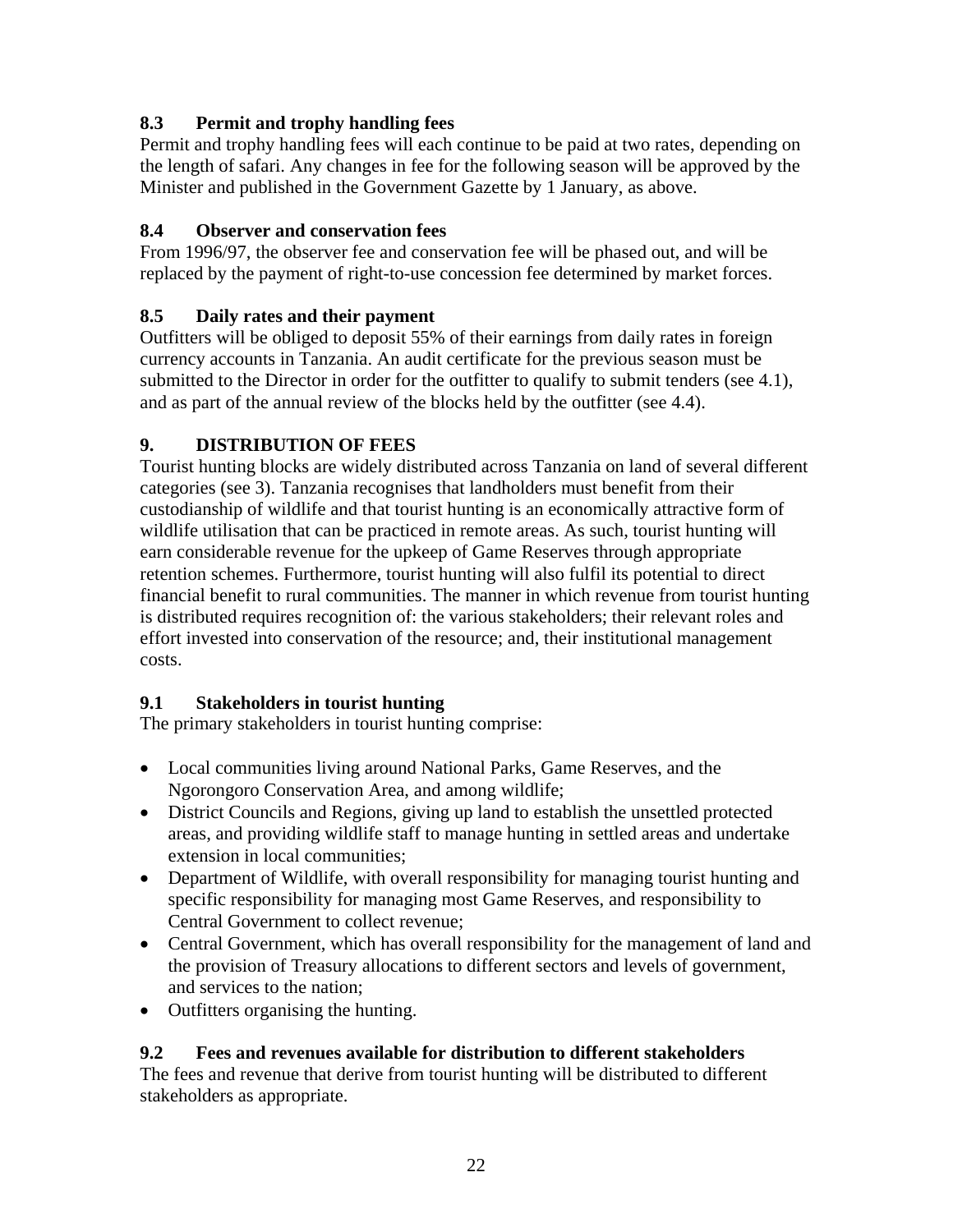- <span id="page-22-0"></span>• **Daily rate** will remain with the outfitter as profit, subject to the payment of income and other tax to the Central Government.
- **Permit, Trophy handling, Tender, and Professional Hunter's license fees** will remain with the Department, through the Tanzanian Wildlife Protection Fund, and with central Government, to cover the costs of managing and administering the permits, exports, tenders, professional hunter's exams and licensing.
- **Concession fees and trophy fees** will be primarily distributed to the landholders and managers of wildlife, but with recognition of the opportunity costs of devoting land to tourist hunting to Local and Central Government. The distribution will be as follows:

#### **Fees from Game Reserves:**

| Game Reserve Retention (to meet management costs)              | 50% |
|----------------------------------------------------------------|-----|
| Tanzania Wildlife Protection Fund (for administration)         | 10% |
| Treasury                                                       | 25% |
| District Council (as an opportunity cost of the Game Reserves) | 15% |

### **Fees from Game Controlled Areas, open areas and future Wildlife Management Areas:**

| Local community (for management and community development)        | 75% |
|-------------------------------------------------------------------|-----|
| District Council (for support of local government wildlife staff) | 15% |
| Tanzania Wildlife Protection Fund (for administration)            | 10% |

### **9.3 Arrangements for collection and distribution of fees**

The already established arrangements by which the Tanzanian Wildlife Protection Fund collects fees will continue to serve for Trophy and Concession fees from Game Reserves, and for Permit, Trophy handling, Tender, and Professional Hunter's license fees. While Authorised Associations are being established and building up their managerial capacity (see 7.2), the Department will retain interim responsibility for collecting Concession fees and Trophy fees of behalf of rural communities living in tourist hunting blocks within present Game Controlled Areas and in open areas (see 7.1). The Department, Central Government and local communities representatives will determine the mechanisms it proposes to use to disburse all revenue due to rural communities, in a manner which will act as a catalyst for the establishment of accounts within the appropriate village committees. Once an Authorised Association is established and managed responsibly, it will be increasingly devolved power to collect appropriate fees.

# **10. THE OUTFITTER AND THE PROFESSIONAL HUNTER**

Outfitters and professional hunters bear particular responsibilities for promoting the ethics and standards of the tourist hunting industry and the reputation of Tanzania as a tourist hunting destination. The Department will define the responsibilities of the outfitters and introduce a code of conduct and exams for professional hunters from the 1995/96 season.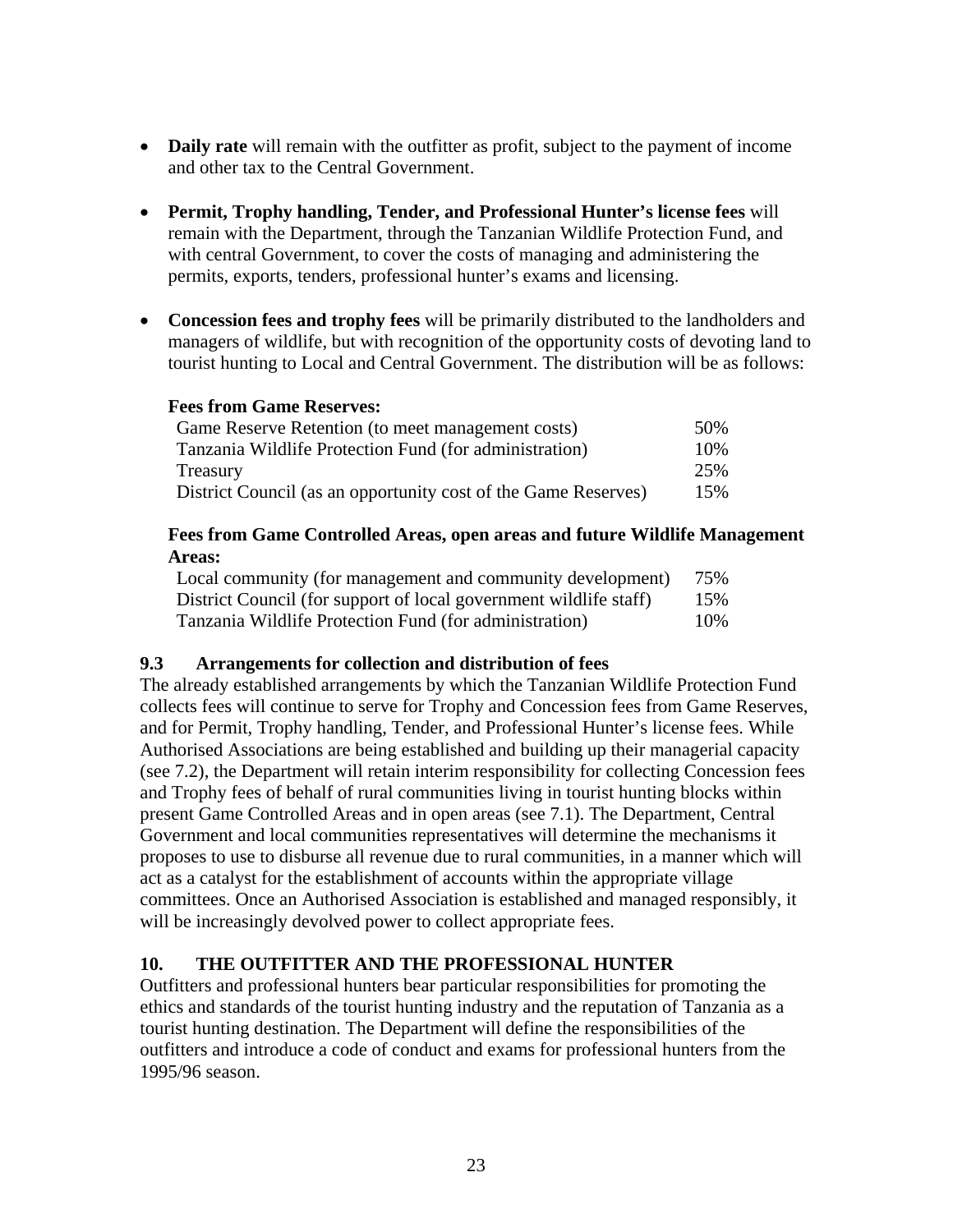### <span id="page-23-0"></span>**10.1 Responsibilities of outfitters**

An outfitter will be responsible for:

- Marketing safaris and maximising use of the quota allocated to each block through advertising hunting blocks over which the company has tourist hunting rights;
- Welcoming clients to Tanzania and creating for them a conducive hunting environment, through the provision of excellent services of accommodation, catering, health and transport, and through the hiring of qualified staff;
- Requiring their employees, and in particular, their professional hunters and trackers to observe all laws and regulations pertaining to hunting and to conservation of resources as laid down by the Department and in any management or land-use plan for the area;
- Arranging for any liability arising from hunting operations and indemnifying any client or employees of the company for loss, injury or claim whatsoever;
- Facilitating the distribution of benefits, such as meat and employment, to rural communities;
- Maintaining the standards and ethics of the industry;
- Preparing the trophies of the client for export; and,
- Recruiting and ensuring the good conduct and welfare of its employees, obtaining clearance from the Ministry of Home Affairs before employing any person who is not a citizen or a permanent resident in Tanzania; and, ensuring that such a person complies with the immigration laws of Tanzania;
- To ensure that the company abides by the exchange control laws of Tanzania and, any other written laws in force.

# **10.2 Code of conduct for professional hunters**

Professional hunters will be required to observe a code of conduct, as follows:

- To give conservation of wildlife and its habitats top priority in all activities, and to uphold the generally accepted principles of conservation, whether or not covered by the law;
- To cooperate fully and show due respect to the local wildlife officer responsible for managing the area, to whom he should report before entering the area;
- To cooperate fully and show due respect to people from rural communities living in or around their areas of operation;
- To know and respect boundaries of hunting blocks, both in relation to boundaries of neighbouring blocks allocated to other outfitters and to other types of land-use;
- To comply strictly with all provisions of the Wildlife Conservation Act, and the managerial regulations covering different sectors of wildlife management and conservation in Tanzania;
- To assist their clients in interpreting the law correctly and adhering to correct methods of hunting, especially as laid down in the Wildlife Conservation Act and in the Suitable Weapons Order (Appendices B and C);
- To maintain full and accurate records of all hunts and of wounded animals (Sections 44 and 49 of the Wildlife Conservation Act);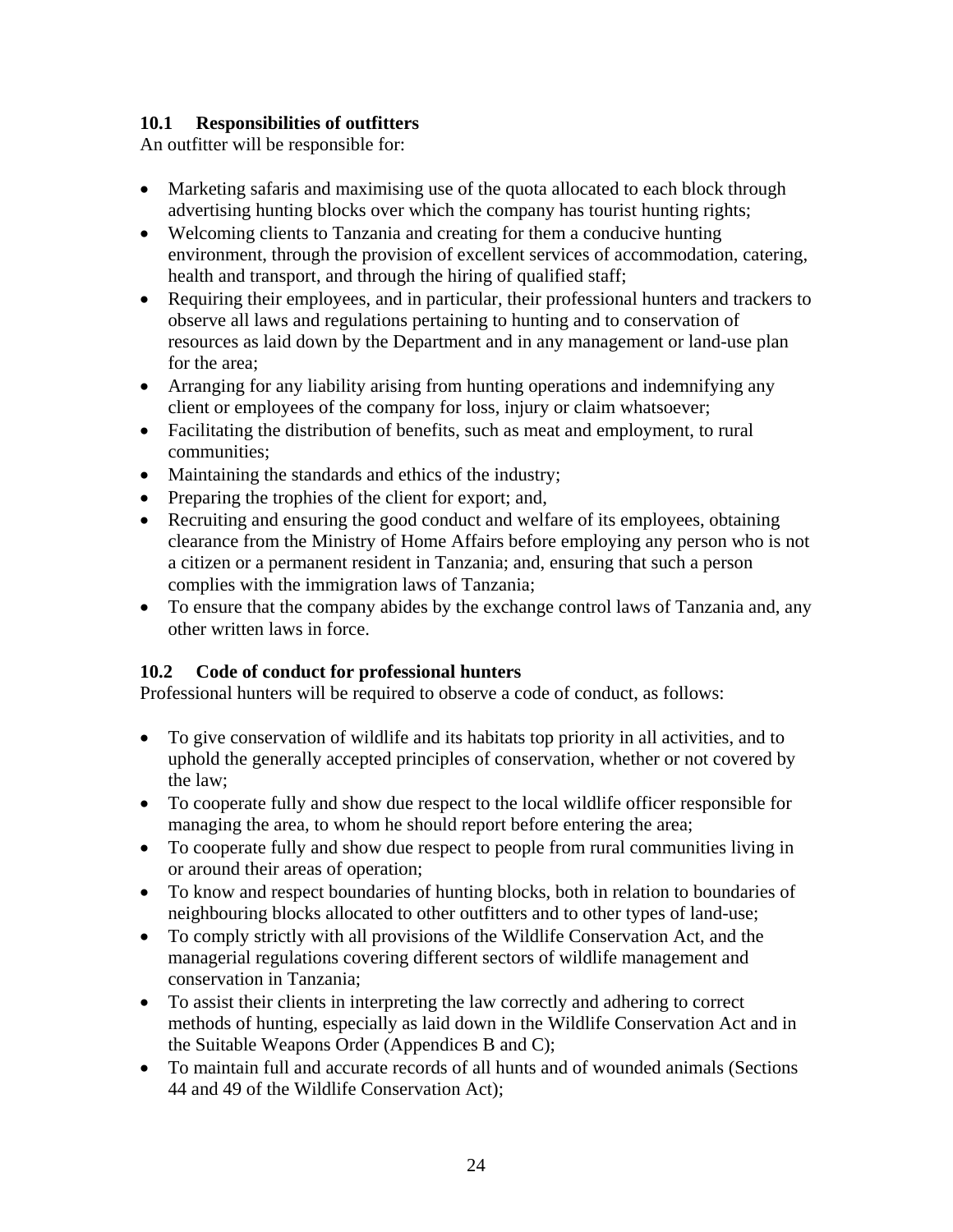- <span id="page-24-0"></span>• To seek permission of the relevant management authority before setting any controlled burning in hunting areas;
- To abide by existing norms or regulations governing baiting, and to use baits in a way that is not offensive to other users of the area.

Professional hunters will be deemed to have committed a breach of hunting conduct if the contravene any of the above. Any such breech may result in suspension and/or cancellation of the professional hunter's license or any other penalty as the Department sees fit. Past records of any such breach of hunting conduct will be retained by the Department for future reference.

### **10.3 Examinations for professional hunters**

From 1995/96, all professional hunters will be required to take an examination to establish their credentials with the Department. The following steps will be taken to fulfil this requirement:

- a) Applicants will complete a form provided by the Department and requiring information on:
	- Personal qualifications and certificates (as related to the tourist hunting industry); and,
	- Evidence of not less than 3 years appropriate field experience in African wildlife areas.
- b) Applicants with long and distinguished records in Tanzania over the past 10 years and with no known breaches of professional conduct (see 10.2) will receive the automatic grant of status of a Full Professional Hunter (see (e) below).
- c) Applicants with acceptable qualifications and less than 10 years experience, will be required to sit for an examination, comprising written, oral and practical sessions. The setting and conduct of the examination will be undertaken by the Department in collaboration with relevant training institutions, and with the Tanzania Hunting Association, as the Department sees fit.
- d) Newcomers who do not have the necessary qualifications and with less than 3 years appropriate experience (as in (a) above) and wishing to join the profession, will be required to:
	- Undergo in-service training with an approved hunter holding the status of Full Professional Hunter in Tanzania; and,
	- Undergo formal training to be conducted in places, times and institutions that the department of Wildlife may direct before sitting for the examination, as in (c) above.
- e) Depending on the qualifications and experience of the applicant and the results of the examination, the Department will grant professional hunters one of three types of status: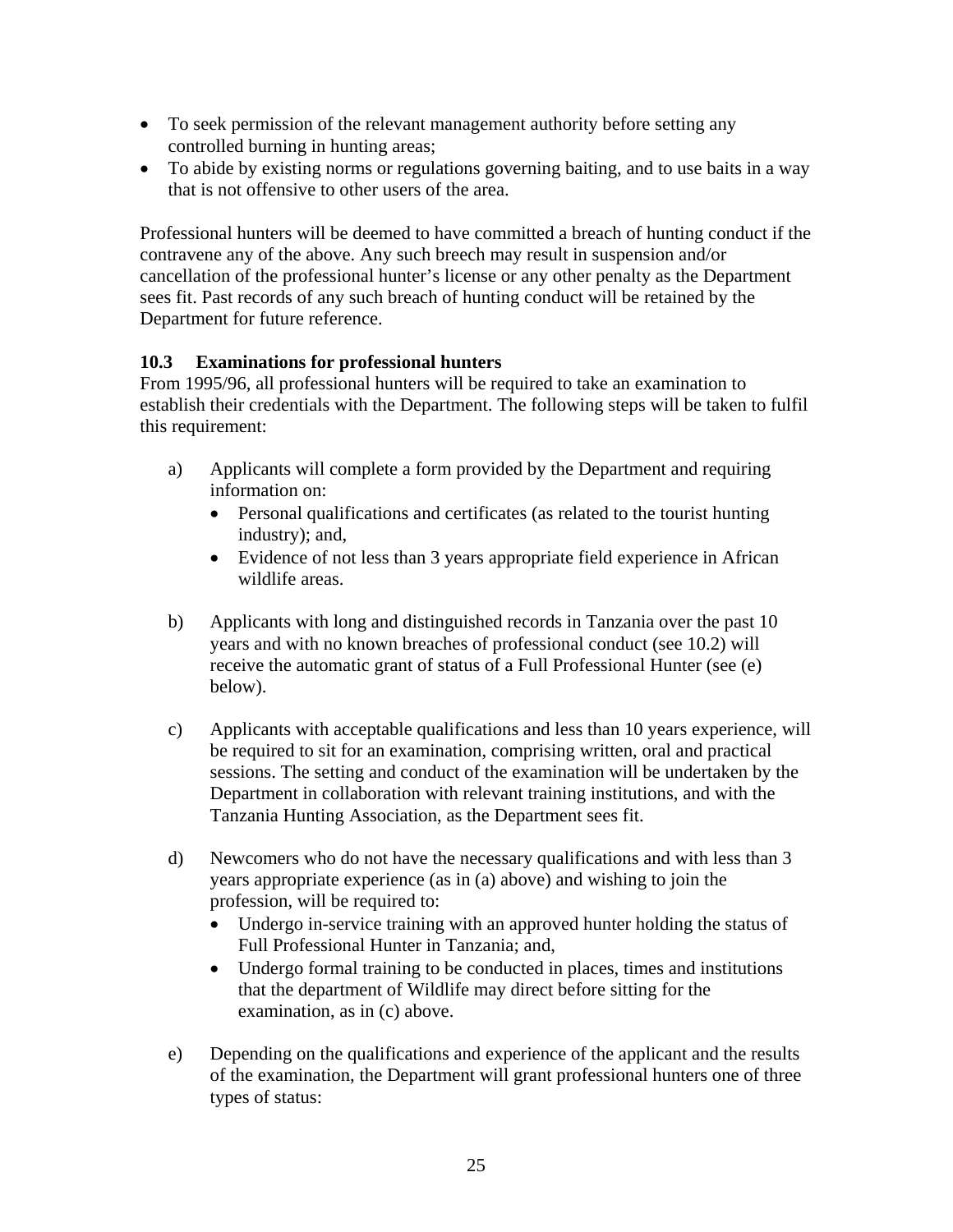- <span id="page-25-0"></span>• **Full Professional Hunter**: granted automatically to those with over 10 years of hunting experience in Tanzania (as in (b) above) and granted to those with between 5 to 10 years experience who pass the examination (as in (c) above). The status denotes full competence in dealing with dangerous game, as specified in the Fourth Schedule of the Wildlife Conservation Act, and the right to accept trainees for in-service training;
- **Learner Professional Hunter**: granted to those with more than 3 years of experience who have not yet passed the examination (as in (c) above). This status denotes that the holder does not yet have sufficient experience to hunt dangerous game, as specified in the Fourth Schedule of the Wildlife Conservation Act, and the holder is not allowed to accept trainees;
- **Trainee**: granted to those newcomers with less than 3 years experience, who are undergoing in-service training (as in (d) above). The industry will be required to encourage the entry of Tanzanian trainees into the ranks of professional hunters (see 10.5).

#### **10.4 Licensing of professional hunters and game trackers**

The previous system of licensing professional hunters has involved the Department sending a recommendation to the Immigration and Tourism Department for the issuance of a Tourist Agency License (TALA) and a work permit. This procedure has not provided proper control on those who have been licensed as professional hunters. From the 1995/96 season, the Department will be responsible for issuing of a Professional Hunter's License, issued under one of the three categories, as above, for which the Department will charge a fee that differs for residents (US\$50) and non-residents (US\$1000). The Department will pass its recommendations to Immigration for the issuance of a work permit. Licenses shall be renewed annually subject to good conduct, unless a professional hunter changes status, in which case it may be upgraded sooner.

Game trackers have not previously been licensed. However, the Department will also establish a licensing system for game trackers. Outfitters and professional hunters will be required to assist their skilled staff of game trackers to acquire the license.

#### **10.5 Representative association**

The Director will encourage outfitters and professional hunters to work with Government through an effective representative association. The Tanzania Hunter's Association provides the basis for such a line of communication. All outfitters and professional hunters operating in Tanzania should be encouraged by their colleagues to join this, or form another alternative association. The association should aim to develop the tourist hunting industry in a manner which does not foster monopolies and helps to ensure the equitable and efficient allocation of opportunities for the participation of Tanzanianregistered outfitters. The association will be expected to work closely with Government in monitoring, policing and administering the tourist hunting industry, increasing the value of its product and enhancing Tanzania's international conservation image by ensuring that tourist hunting is conducted according to the highest standards. Furthermore, the association will be required to invest in the industry through research and independent monitoring activities. A particular requirement of the association will be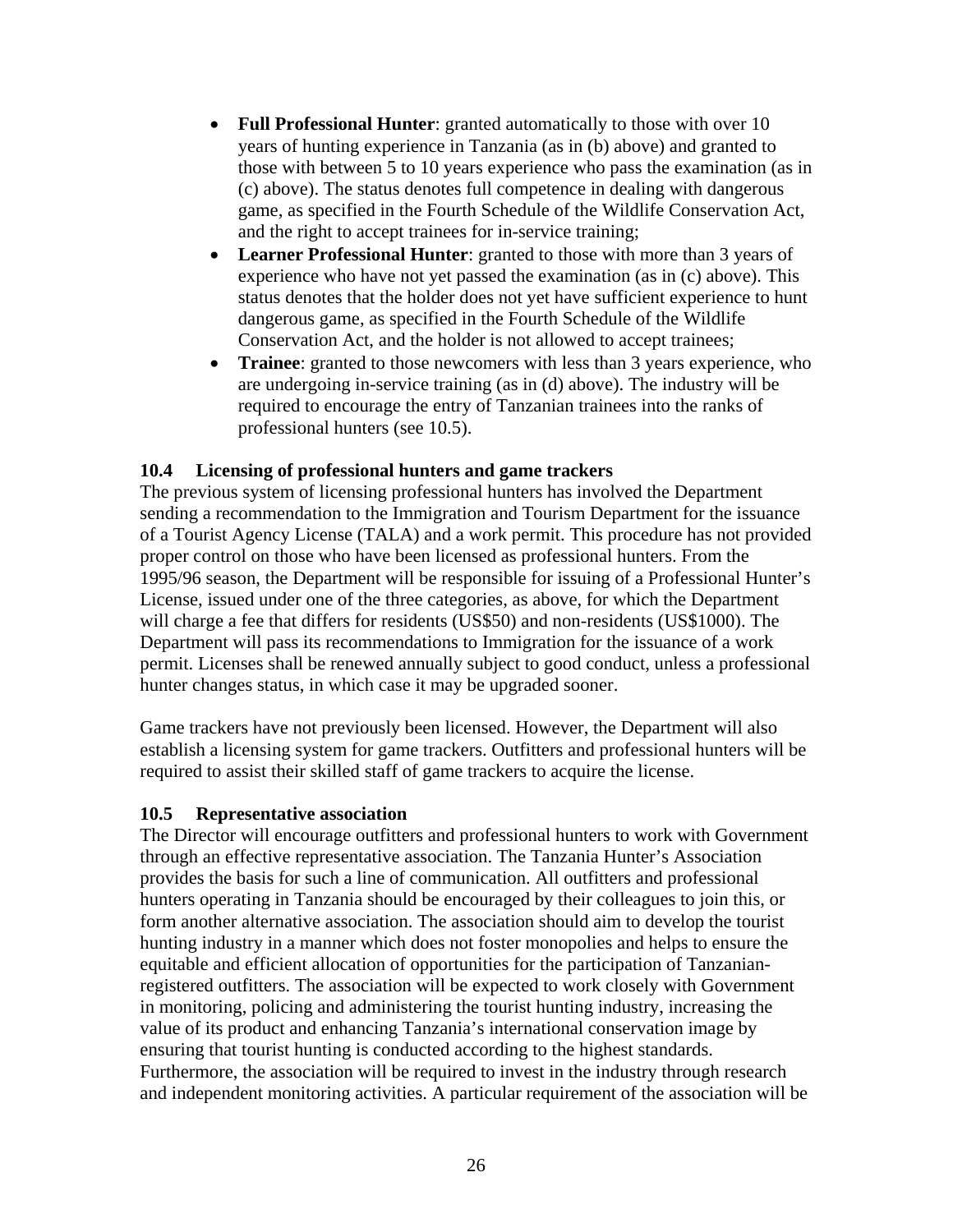<span id="page-26-0"></span>to ensure that its members encourage the entry of Tanzanians into the ranks of professional hunters, through schemes such as the provision of opportunities for the training of Tanzanians by full professional hunters.

# **11. EXPORT OF TROPHIES**

Tanzania will strive to improve its performance in handling those trophies that tourist hunters wish to export. Outfitters will be encouraged to use the services of private companies, or to develop their own capacity, to improve the standards of preservation, taxidermy, handling and shipping of trophies. The Department will monitor the performance of all companies issued with Class 8 (for dipping, curing and tanning of game trophies) and Class 11 (for clearing and forwarding of trophies) licenses, to ensure that improvement in performance in the handling of trophies is maintained. All companies with Class 8 and 11 licenses will be encouraged to ensure that trophies are exported expeditiously once the client leaves the country.

The Department will facilitate the preparation of documentation for export of trophies. Trophy Export Certificates will be issued for all non-CITES species and for species on Appendix III of CITES that were not listed by Tanzania. All trophies from species on Appendices I and II of CITES will be exported in accordance with CITES regulations. In the case of species on Appendix I of CITES, it is necessary for: the Management Authority of the state of import to be satisfied that the trophies are being imported as personal items that will not be used for primarily commercial purposes; and, for that authority to provide Tanzania with written assurance that an import permit will be granted (Article III and Resolution Conferences 2.11 and 7.7) before the client begins to hunt. For species on Appendix I and II of CITES, the issuance of a CITES certificate by the Department in the capacity as Scientific and Management Authority for Tanzania will denote that the export of the trophy is not detrimental to the survival of that species, and that the trophy was acquired legally in Tanzania.

# **12. HUNTING OF ELEPHANTS**

Elephants can be hunted by tourist hunters in Tanzania. However, a separate policy and management plan for the African elephant in Tanzania recognises two main problems with respect to the hunting of elephants. First, the lack of trophy size bulls available for tourist hunting, and second, the large numbers of elephants that are shot on problem animal control. To counter the first problem, Tanzania is instituted a very strict domestic requirement that only elephants with a tusk each of weight more than 25 kg or a length of more than 1.75 meters can be shot by tourist hunters. To counter the second problem, Tanzania will investigate the possibility of incorporating elephants that have to be shot on problem animal control into the tourist hunting industry. Tanzania intends, through giving elephants a higher commercial value than the value of their meat, to see if request for the destruction of problem animals can be lessened through such an approach.

# **13. REVISION OF THE PLAN**

The plan will be revised and updated, where necessary, by the Director and submitted to the Minister every five years for approval.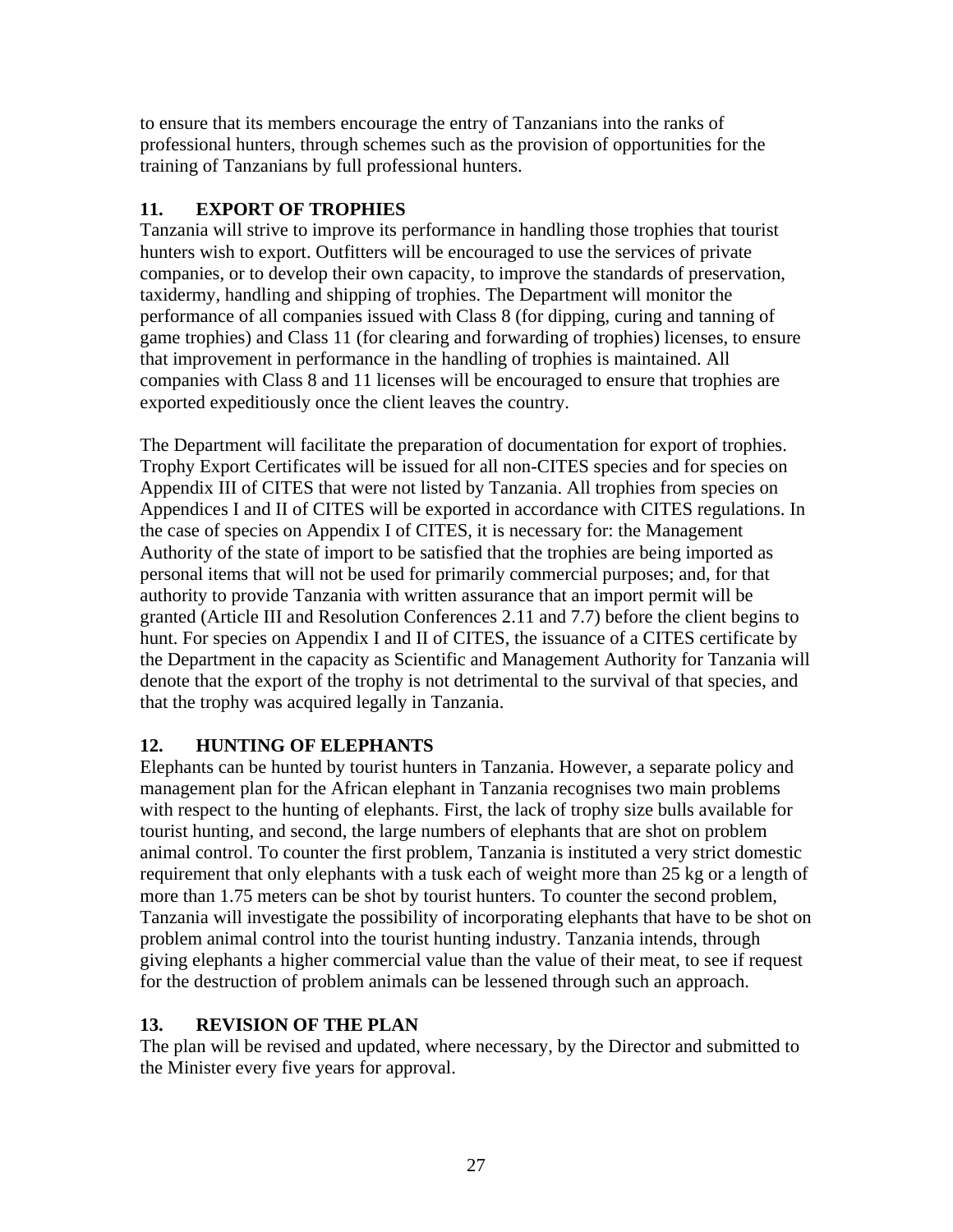### <span id="page-27-0"></span>**APPENDIX A: List of species available and of national game**

Species of big game and of game birds available to tourist hunters, shown with present game fee. Those species, which are no longer available, are shown with an *f*. Those species which are also National Game are shown with a  $*$ .

| Species                    | Price $(US)$ Species |                               | Price (US) |
|----------------------------|----------------------|-------------------------------|------------|
| A. BIG GAME                |                      | Monkey, Black & white Colobus |            |
| Baboon, Olive              |                      | 90 Monkey, Blue               | 120        |
| Baboon, Yellow             |                      | 90 Monkey, Blue Sykes         |            |
| Bat-eared fox              |                      | 180 Monkey, Vervet            | 120        |
| Buffalo (1st)              |                      | 600 Oribi                     | 120        |
| Buffalo (2nd)              |                      | $720$ Oryx                    | 870        |
| Buffalo (3rd)              |                      | 840 Ostrich                   | 740        |
| <b>Bushbuck</b>            | 340                  | Otter                         | 140        |
| Bushpig                    |                      | 190 Porcupine                 | 70         |
| Caracal <sup>*</sup>       |                      | 70 Puku                       | 220        |
| Civet Cat                  |                      | 140 Python                    | 300        |
| Crocodile, Nile*           |                      | 840 Reedbuck, Bohor           | 290        |
| Dik Dik                    |                      | 170 Reedbuck, Mountain        | 290        |
| Duiker, Abbot's            |                      | 300 Reedbuck, Southern        | 290        |
| Duiker, Blue               |                      | 180 Rhinoceros, Black         |            |
| Duiker, Common             |                      | 180 Roan Antelope             | 870        |
| Duiker, Red                |                      | 180 Sable Antelope            | 1,200      |
| Eland                      |                      | 840 Serval                    | 180        |
| Elephant*                  |                      | $4,000$ Sitatunga             | 900        |
| Galago                     |                      | 150 Steinbok                  | 150        |
| Gazelle, Grant's           |                      | 220   Suni (Pygmy antelope)   | 130        |
| Gazelle, Thompson's        |                      | $190$ Topi                    | 350        |
| Genet                      |                      | 180 Warthog                   | 320        |
| Gerenuk                    |                      | 1,300 Waterbuck, Common       | 440        |
| Giraffe                    |                      | Waterbuck, Defassa            | 440        |
| Grysbok, Sharpe's          |                      | 150 Wild Cat                  | 150        |
| Hare, African              |                      | $60$ Wild dog $*$             |            |
| Hare, jumping (Springhare) |                      | 60 Wildebeest, Nyasa          | 320        |
| Hartebeest, Coke's         |                      | 370 Wildebeest, White-bearded | 320        |
| Hartebeest, Lichtenstien's |                      | 370 Zebra                     | 590        |
| Hippo                      |                      | 840 Zorilla                   | 100        |
| Hedgehog *                 | 80                   |                               |            |
| Hog, Giant Forest *        |                      | 370 B. GAMEBIRDS              |            |
| Honey Badger (Ratel)       |                      | 70 Bustards                   | 15         |
| Hyaena, Spotted            |                      | 190 Duck African Pochard      | 15         |
| Hyrax, Rock                |                      | 80   Duck, White-backed       | 15         |
| Hyrax, Tree                |                      | 100 Goose, Egyptian           | 15         |
| Impala                     |                      | 240 Goose, Knob-billed        | 15         |
| Jackal, Golden             |                      | 120 Goose, Spurwing           | 15         |
| Jackal, Side-striped       |                      | 120 Francolin                 | 10         |
| Jackal, Silver-backed      |                      | 120 Guineafowl                | 10         |
| Klipspringer               |                      | 720 Painted Snipe             | 10         |
| Kudu, Greater              |                      | $1,170$ Partridge             | 10         |
| Kudu, Lesser               |                      | $1,300$ Pigeons & Doves       | 10         |
| Leopard                    |                      | $2,000$ Quail                 | 10         |
| Lion                       |                      | 2,000 Sandgrouse              | 10         |
| Mongoose                   | 60 <sup>1</sup>      | Spurfowl                      | 10         |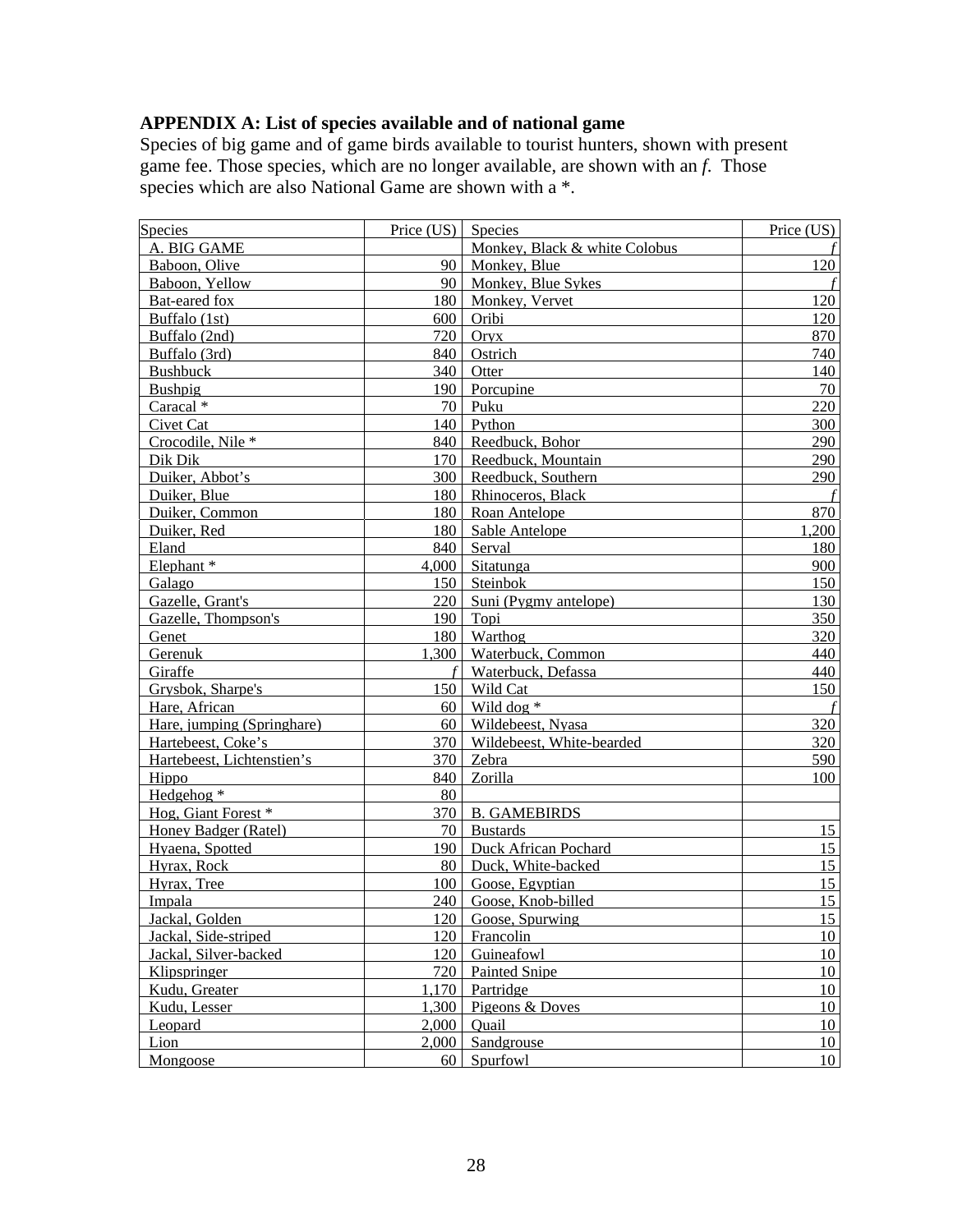Appendix A (continued): National Game includes:

Elephants with tusks weighing less than 12 kilograms the pair (to which a more strict condition now applies to tourist hunting of 25 kg per tusk or longer than 1.75, meters for each tusk)

Nile crocodiles less than two meters in length

All immature animals

All females when: Pregnant; In a condition that indicates they are suckling young, whether such young are apparent or not;

Accompanied by their immature offspring

The females of:

| a. Bushbuck         | b. Eland        | c. Gazelle | d. Gerenuk |
|---------------------|-----------------|------------|------------|
| e. Impala           | f. Kudu         | g. Lion    | h. Puku    |
| <i>i</i> . Reedbuck | <i>i.</i> Rhino | k. Roan    | 1. Sable   |
| m. Sitatunga        | n. Waterbuck    |            |            |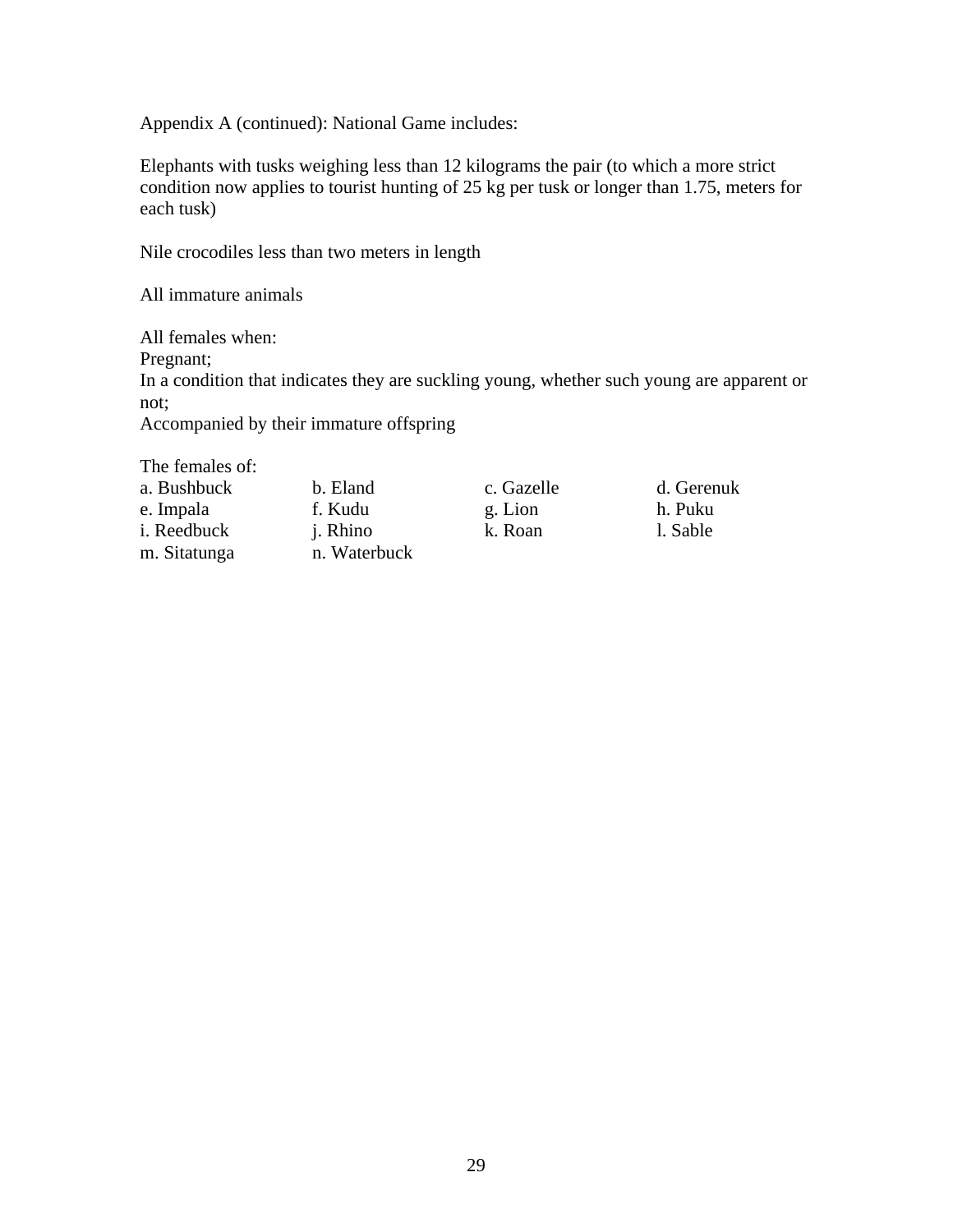### <span id="page-29-0"></span>**APPENDIX B1: Suitable weapons for hunting**

Suitable weapons for hunting species of big game and game birds, taken from the Suitable Weapons Order, with modifications shown with  $*$ 

| Rifled breech loading<br>firearms of a calibre of<br>not less than 10mm<br>(.375")                   | <b>Buffalo</b><br>Lion<br>Elephant                                                                                  |
|------------------------------------------------------------------------------------------------------|---------------------------------------------------------------------------------------------------------------------|
| Rifled breech loading<br>firearms of a calibre of<br>not less than 7 mm<br>(.270")                   | Leopard<br>Caracal<br>Hippopotamus<br>Crocodile<br>Ostrich<br><b>Giant Forest Hog</b><br>Large and medium antelopes |
| Rifled breech loading<br>firearms of a calibre of<br>not less than 6 mm<br>(.240")                   | Otter<br>Genet<br>Serval<br>Warthog<br>Small antelope                                                               |
| Rifled breech loading<br>firearms of a calibre of<br>not less than 5.60 mm<br>$(.22 \text{ hornet})$ | Hyrax *<br>Hare *                                                                                                   |
| Smooth bore breech<br>loading shotgun with<br>No12 bore only                                         | Crocodile *                                                                                                         |
| Smooth bore breech<br>loading firearms<br>(shotguns)                                                 | Game birds *                                                                                                        |

APPENDIX B2: Suitable bows and arrows for hunting species of big game, to be experimented with on a trial basis. The bow weights refer to all longbows, recurves and compound bows.

| Drawing bow weight               | Arrow weight | <b>Species</b> |
|----------------------------------|--------------|----------------|
| $40.9 \text{ kg} (90 \text{lb})$ | 750 g        | <b>Buffalo</b> |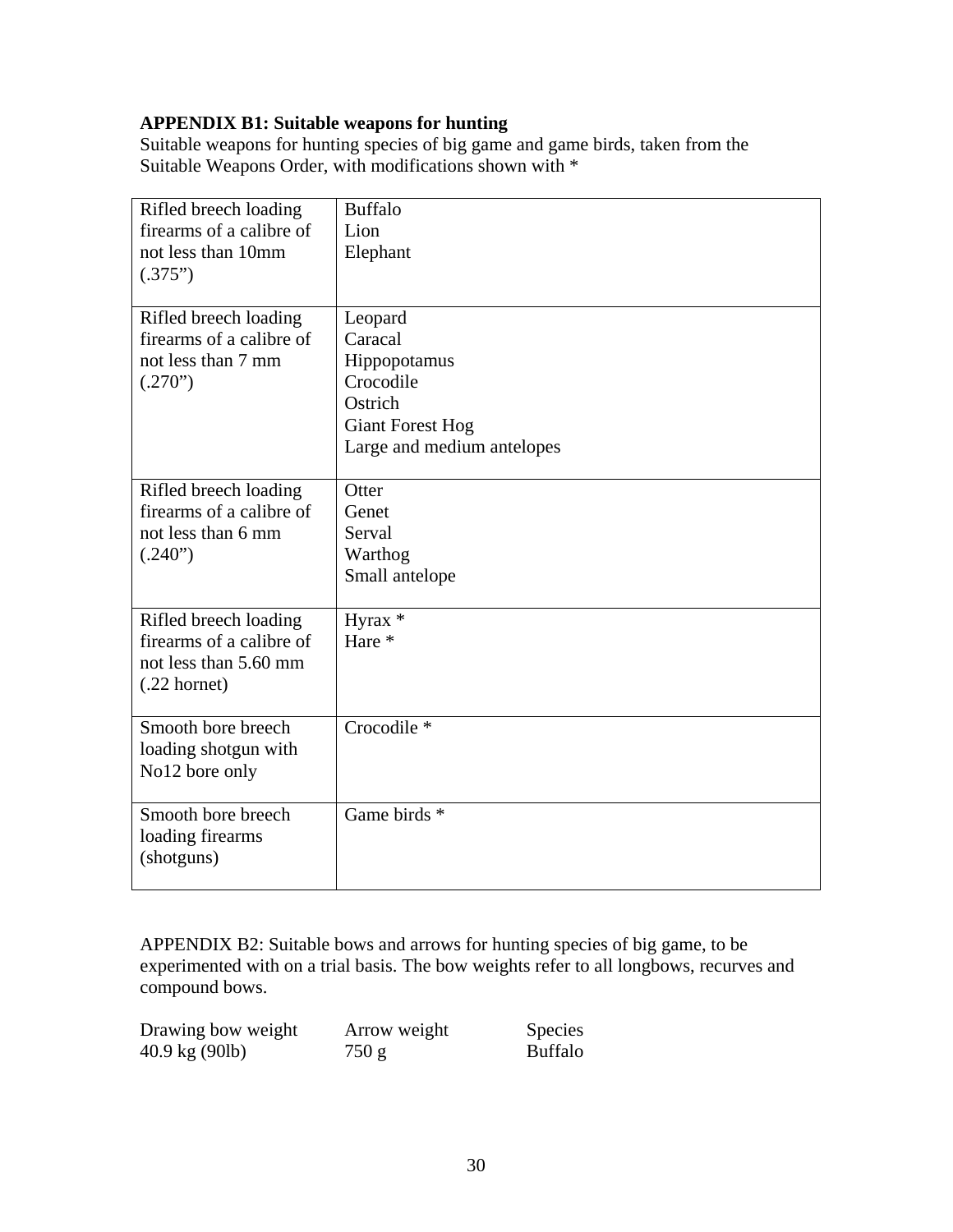### <span id="page-30-0"></span>**APPENDIX C: Regulations for hunting**

Current regulations governing tourist hunting in the Wildlife Conservation Act. Those regulations which will be amended are shown with a \*.

Section 25:

- No game licenses shall be issued to persons under 18 years of age;
- Hunters must be in possession of a valid firearms license for the firearm to be used for hunting;
- Hunters shall have a good\* knowledge of the firearm for the purpose of hunting. Section 38:
	- There shall be no hunting, killing or wounding of any animal not included on the Third Schedule of the Act.

Section 39:

• There shall be no hunting or killing of young animals, or of pregnant and nursing females;

Section 44:

- Hunters shall carry licenses and permits while hunting;
- Hunters shall enter details of all animals killed on the permit before the animal can be moved;
- Hunters shall surrender licenses and permits within 30 days of expiry, or in the case of those departing from Tanzania, before departure.

Section 49:

- Hunters shall use all reasonable endeavours to kill wounded animals;
- If a wounded animal enters a protected area, the entry shall be reported to the appropriate officer, who will help the hunter to kill the animal;
- A detailed report shall be made to the nearest wildlife officer of any wounded animal that is not killed.

Section 54:

- No hunter shall use for the purpose of hunting any animal, except with the permission of the Director:
	- Any mechanically propelled vehicle;
	- Any poison, bait\*, poisoned bait, poisoned weapon, stake, pit-fall, net, gin trap, setgun, missile, explosives, ball ammunition, snare, hide\*, fence or enclosure;
	- A dog or any domesticated animal, except a trained gun-dog for retrieving shot birds\*;
	- Any automatic or semi-automatic weapon;
	- Any device capable or designed to reduce the sound of a firearm;
	- Any artificial light or flare; or,
	- Any anaesthetic dart capable of immobilisation.
- No hunter shall cause any grass or bush fires for the purpose of hunting any animal;
	- No hunter shall hunt any animal:
	- From a mechanically propelled vehicle or within 200 meters of such vehicle, except when hunting birds in water;
	- Within 500 meters of any permanent water, pool, waterhole, salt-lick, except in the case of a hippo, sitatunga, waterbuck or birds;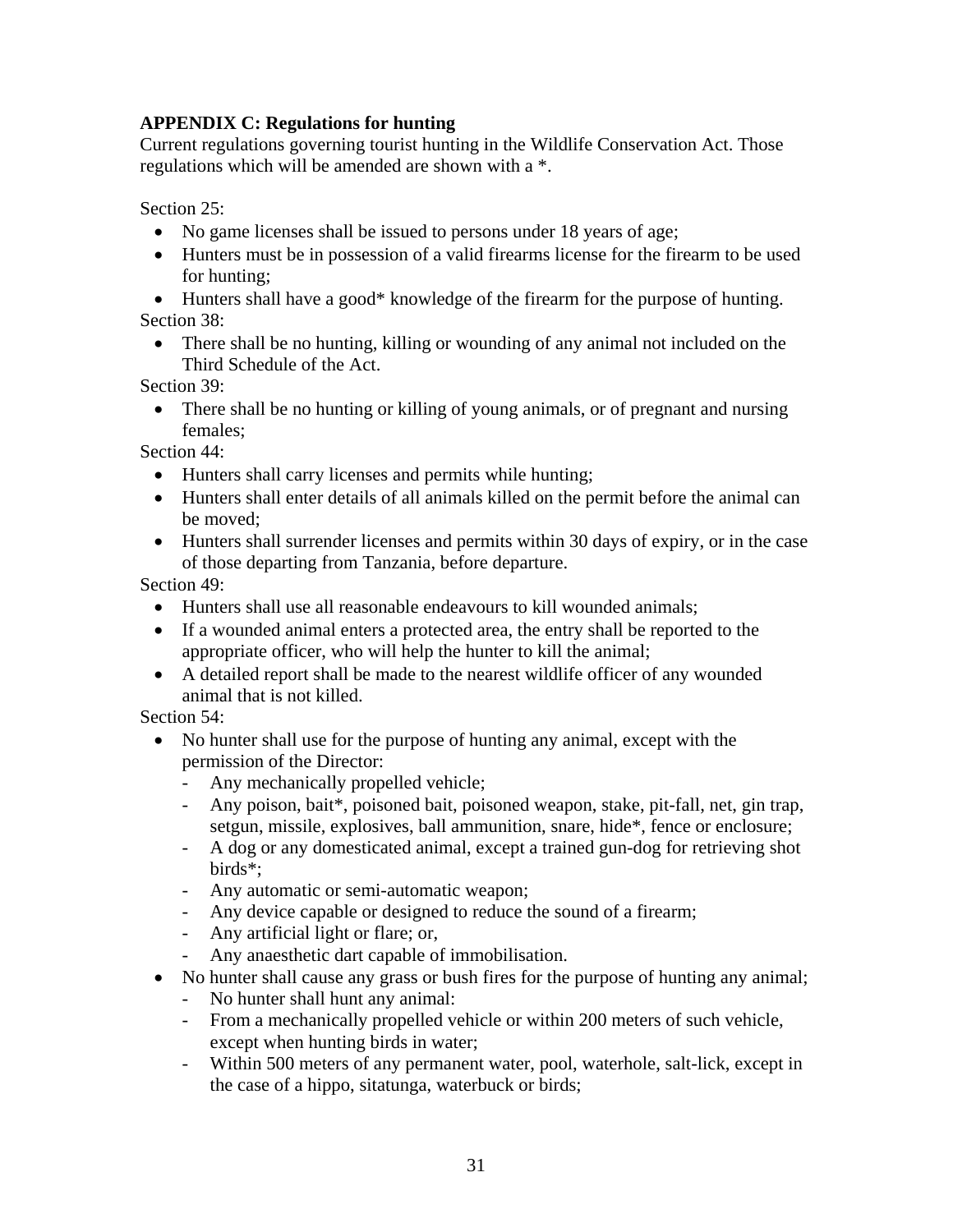- Within 1 kilometre of a National Park, Ngorongoro Conservation Area, a zoo, or an aerodrome;
- During the hours of darkness.
- No hunter shall:
	- Cut or display any dead animal in the vicinity of any lodge, hotel, zoo, or camp frequented by visitors;
	- Throw any animal carcass into any permanent water, pool, waterhole, salt-lick, or any place commonly used by animals as a resting place;
	- Leave any animal carcass within 2 kilometres of any aerodrome, or 1 kilometre of any public road, lodge, hotel or zoo.